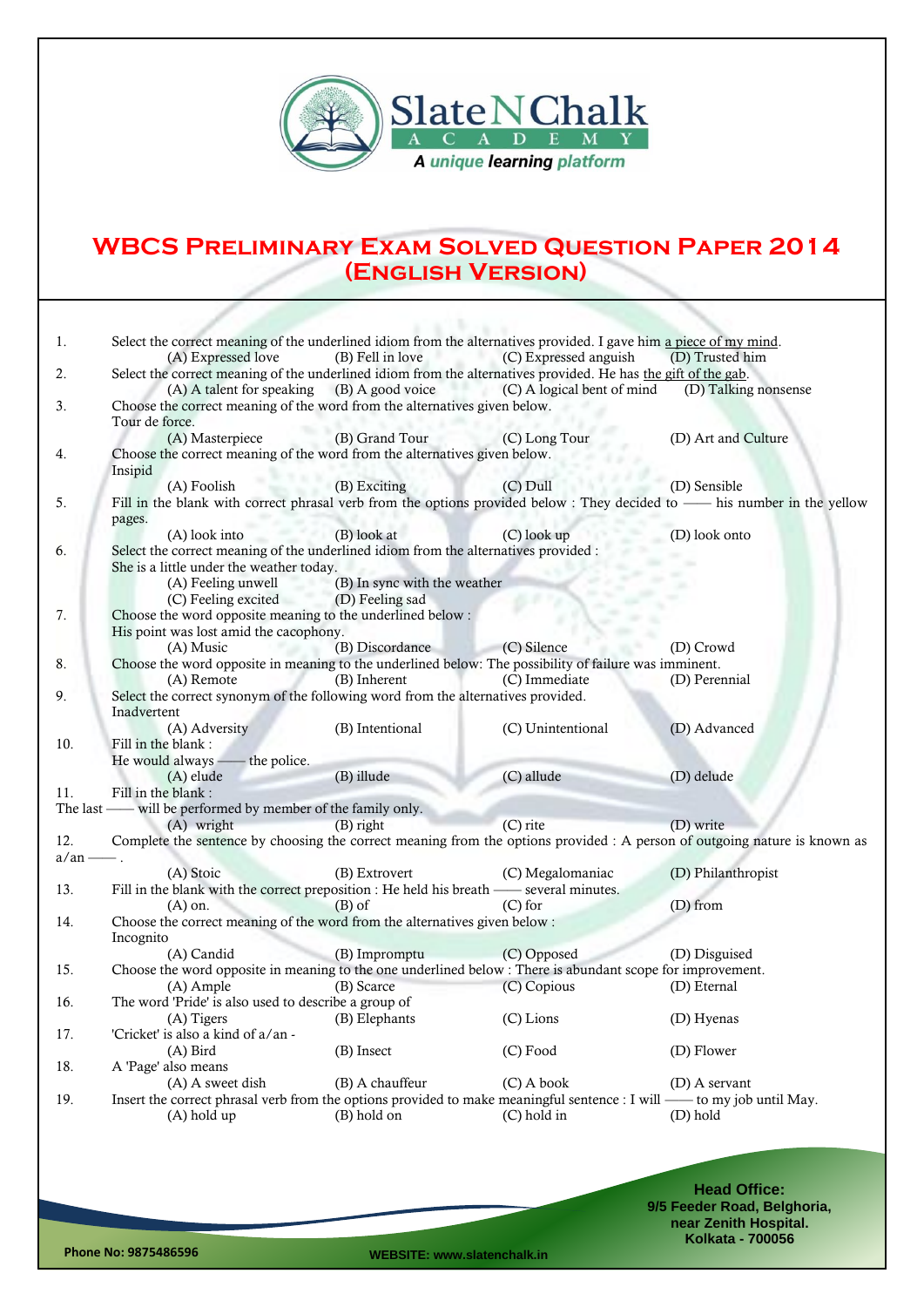| 20. | Fill in the blank with correct phrasal verb from the options provided below:                                                                                       |                          |                                             |                             |
|-----|--------------------------------------------------------------------------------------------------------------------------------------------------------------------|--------------------------|---------------------------------------------|-----------------------------|
|     | The boss simply could not - his inefficiency any more.<br>$(A)$ put off                                                                                            | (B) put up with          | (C) put down                                | (D) put across              |
|     |                                                                                                                                                                    |                          |                                             |                             |
| 21. | Fill in the blank with the correct preposition: He is - the phone right now.<br>$(A)$ at                                                                           | $(B)$ in                 | $(C)$ on                                    | $(D)$ to                    |
| 22. | Select the correct synonym of the following word from the alternatives provided:<br>Embezzle                                                                       |                          |                                             |                             |
| 23. | (A) Steal<br>Select the correct synonym of the following word from the alternatives provided :                                                                     | (B) Steel                | (C) Honesty                                 | (D) Dazzle                  |
|     | Lucid<br>(A) Opaque                                                                                                                                                | (B) Solid                | (C) Clear                                   | (D) Hazy                    |
| 24. | Fill in the blank:<br>You should - her case as a precedent.                                                                                                        |                          |                                             |                             |
|     | (A) site                                                                                                                                                           | $(B)$ cite               | (C) sight                                   | (D) side                    |
| 25. | Complete the sentence by choosing the correct meaning from the options provided:<br>A person suffering from an uncontrollable desire to steal is known as a/an — . |                          |                                             |                             |
|     | (A) Kleptomaniac<br>Which one of the following is not a tributary of the Ganga?                                                                                    | (B) Necromaniac          | (C) Necrophobic                             | (D) Introvert               |
| 26. | $(A)$ Son                                                                                                                                                          | (B) Gomati               | (C) Gandak                                  | (D) Subarnarekha            |
| 27. | What proposals were made in the 'August Offer'?<br>(A) Complete independence of India gradually<br>(B) Dominion Status                                             |                          |                                             |                             |
| 28. | (C) Provincial autonomy<br>Find the wrong number among the following.                                                                                              |                          | (D) Representative government at the centre |                             |
|     | $(A)$ 1381                                                                                                                                                         | $(B)$ 343                | (C) 8                                       | $(D)$ 125                   |
| 29. | Find the wrong number among the following: 7, 28, 63, 124, 215, 342, 511                                                                                           |                          |                                             |                             |
|     | $(A)$ 28                                                                                                                                                           | $(B)$ 124                | $(C)$ 342                                   | $(D)$ 215                   |
| 30. | The major portion of West Bengal plateau lies in the district of<br>(A) Medinipur                                                                                  | (B) Murshidabad          | (C) Purulia                                 | (D) Bardhaman               |
| 31. | Compound microscope has<br>(A) two lenses                                                                                                                          |                          | (B) requires UV light source                |                             |
|     | (C) used to view only dead organisms                                                                                                                               |                          | (D) requires large room space               |                             |
| 32. | A complete outcome of the War-                                                                                                                                     |                          |                                             |                             |
|     | (A) holding of a reference as - frontier province.                                                                                                                 |                          |                                             |                             |
|     | (B) absorption of the State of Hyderabad the Indian Union.                                                                                                         |                          |                                             |                             |
|     | (C) summoning of Simla Conference.                                                                                                                                 |                          |                                             |                             |
|     | (D) The Constitution of the Content Assembly.                                                                                                                      |                          |                                             |                             |
| 33. | The plains at the foot of the Darjeeling Himalayas is known as - in Darjeeling district of West Bengal<br>(A) Duars                                                | (B) Terai                | (C) Rarh                                    | (D) Barind                  |
| 34. | The Congress President who conducted negotiation with Cripps in 1942 and Wavell at the Shimla Conference was                                                       |                          |                                             |                             |
|     | (A) Abul Kalam Azad                                                                                                                                                | (B) Jawaharlal Nehru     | (C) J. B. Kripalani                         | (D) C. Rajagopalachari      |
| 35. | The stage of mitosis in which chromosomes become V, J, L or I shaped?                                                                                              |                          |                                             |                             |
|     | (A) Prophase                                                                                                                                                       | (B) Metaphase            | (C) Anaphase                                | (D) Telophase               |
| 36. | The distance from the north to the south of West Bengal is approximately                                                                                           |                          |                                             |                             |
| 37. | $(A)$ 600 km.<br>Simantika sold two radios for Rs. 2000 each. On one she gains 16 % and on the other she losses 16 %. Find her gain or loss per                    | (B) 700 km.              | $(C) 800$ km.                               | $(D)$ 400 km.               |
|     | cent in the whole transaction.                                                                                                                                     |                          |                                             |                             |
|     | (A) 5.28                                                                                                                                                           | (B) 2.56                 | $(C)$ 4.68                                  | (D) 8.01                    |
| 38. | The digested food is absorbed in                                                                                                                                   |                          |                                             |                             |
|     | (A) Stomach                                                                                                                                                        | (B) Intestine (small)    | (C) Intestine (large)                       | (D) Colon                   |
| 39. | Who among the following attended the first session of the Round Table Conference?                                                                                  |                          |                                             |                             |
| 40. | (A) Tej Bahadur Sapru<br>Damodar river rises from                                                                                                                  | (B) M. K. Gandhi         | (C) Abul Kalam Azad                         | $(D)$ S. C. Bose            |
|     | (A) Rajmahal plateau                                                                                                                                               | (B) Chhotanagpur plateau | (C) Himalayas (D) Eastern Ghats             |                             |
| 41. | The difference between 78 % of a number and 59 % of the number is 323. What is 62% of that number ?                                                                |                          |                                             |                             |
|     | $(A)$ 1054                                                                                                                                                         | (B) 1178                 | $(C)$ 1159                                  | $(D)$ 1037                  |
| 42. | Rhizome is a modified stern because                                                                                                                                |                          |                                             |                             |
|     | (A) it grows vertically upward in the soil and it has fleshy leaves.                                                                                               |                          |                                             |                             |
|     | (B) it has nodes and it has eyes which bears germinating buds.                                                                                                     |                          |                                             |                             |
|     | (C) its stem is highly condensed and disc like.                                                                                                                    |                          |                                             |                             |
| 43. | (D) it has nodes, internodes and has brown, scaly leaves.<br>The Mughal Emperor Shah Jahan died in                                                                 |                          |                                             |                             |
|     | (A) 1658 A.D.                                                                                                                                                      | (B) 1659 A.D.            | (C) 1662 A.D.                               | (D) 1670 A.D.               |
|     |                                                                                                                                                                    |                          |                                             |                             |
|     |                                                                                                                                                                    |                          |                                             |                             |
|     |                                                                                                                                                                    |                          |                                             |                             |
|     |                                                                                                                                                                    |                          |                                             |                             |
|     |                                                                                                                                                                    |                          |                                             | <b>Head Office:</b>         |
|     |                                                                                                                                                                    |                          |                                             | 9/5 Feeder Road, Belghoria, |
|     |                                                                                                                                                                    |                          |                                             | near Zenith Hospital.       |

**Phone No: 9875486596 WEBSITE: www.slatenchalk.in**

**Kolkata - 700056**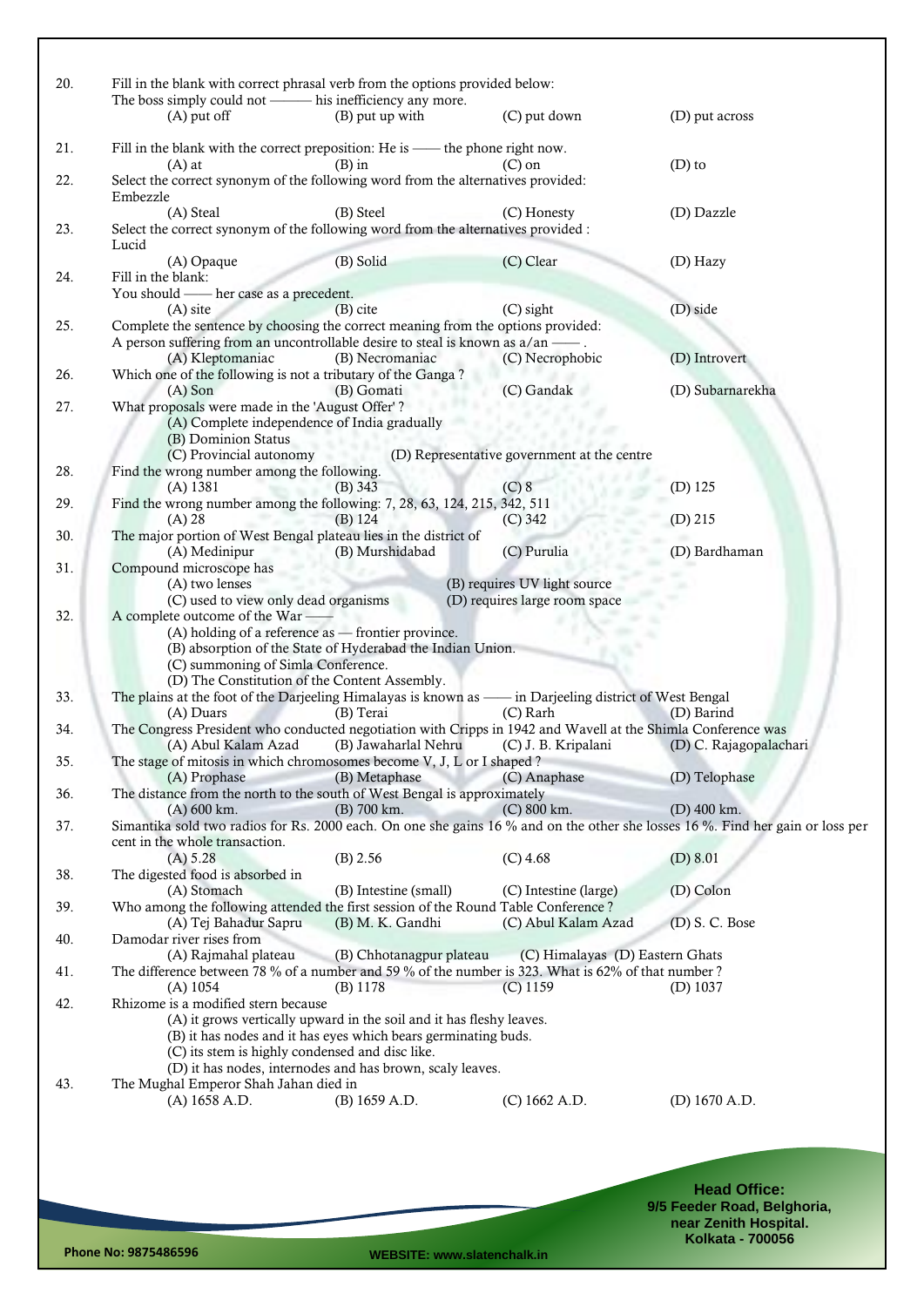| 44. | Who prepares the topographical maps of India?<br>(A) Geological Survey of India                                                      | (B) Survey of India                |                          |
|-----|--------------------------------------------------------------------------------------------------------------------------------------|------------------------------------|--------------------------|
|     | (C) Defence Ministry                                                                                                                 | (D) Geographical Survey of India   |                          |
| 45. | Why was the Simon Commission boycotted by the Congress?                                                                              |                                    |                          |
|     | (A) As it did not include any representative of the Congress.                                                                        |                                    |                          |
|     | (B) As it included a member of the Muslim League.                                                                                    |                                    |                          |
|     | (C) As it negated the claim of the Indians to determine their own constitution.                                                      |                                    |                          |
|     | (D) As it was appointed one year before.                                                                                             |                                    |                          |
| 46. | The population of a city increases at the rate of 15 % pa. If its population was 4000 at the end of 2009. Find its population at the |                                    |                          |
|     | end of 2011.                                                                                                                         |                                    |                          |
|     | (A) 5390<br>$(B)$ 4780                                                                                                               | $(C)$ 5290                         | $(D)$ 8256               |
| 47. | The longest cell in animals is                                                                                                       |                                    |                          |
|     |                                                                                                                                      |                                    |                          |
|     | (A) Nerve cell<br>(B) Hepatocyte (Liver cell)                                                                                        | (C) Blood cell                     | (D) Muscle cell          |
| 48. | Which ruler was contemporary of both Buddha and Mahavira?                                                                            |                                    |                          |
|     | (A) Bimbisara<br>(B) Chandragupta                                                                                                    | (C) Pradyot                        | (D) Ajatasatru           |
| 49. | Bokaro Steel Plant was established with the help of                                                                                  |                                    |                          |
|     | (A) America<br>(B) Britain                                                                                                           | (C) France                         | (D) Soviet Union         |
| 50. | Who among the following was not a member of the Congress Socialist Party?                                                            |                                    |                          |
|     | (A) Achyut Patwardhan<br>(B) Jawaharlal Nehru                                                                                        | (C) Jayaprakash Narayan            | (D) Acharya Narendra Dev |
| 51. | Alleppo is a rebellious province of                                                                                                  |                                    |                          |
|     | (B) Lebanon<br>(A) Iraq                                                                                                              | (C) Syria                          | (D) Ukraine              |
| 52. | How many iron rods each of length 14 m. and diameter 4 cm. can be made out of 0.88 m3 of iron?                                       |                                    |                          |
|     |                                                                                                                                      |                                    |                          |
|     | $(A)$ 45<br>$(B)$ 50                                                                                                                 | (C) 65                             | $(D)$ 80                 |
| 53. | El Nino refers to                                                                                                                    |                                    |                          |
|     | (A) an atmospheric phenomenon                                                                                                        | (B) an environmental phenomenon    |                          |
|     | (C) an Oceanic phenomenon                                                                                                            | (D) a climatic phenomenon          |                          |
| 54. | The president of the India National Congress at the time of independence was                                                         |                                    |                          |
|     | (A) Mauiana Abul Kalam Azad                                                                                                          | (B) Jawaharlal Nehru               |                          |
|     | (C) Dr. Rajendra Prasad                                                                                                              | (D) J. B. Kripalani                |                          |
| 55. | The identifying features of carrot roots are                                                                                         |                                    |                          |
|     | (A) Conical with small roots.                                                                                                        | (B) Conical without small roots.   |                          |
|     | (C) Round with small roots.                                                                                                          | (D) Irregular with no small roots. |                          |
| 56. | India held Garuda-V air exercises jointly with                                                                                       |                                    |                          |
|     |                                                                                                                                      |                                    |                          |
|     | (A) Russia<br>(B) U.S.A                                                                                                              | (C) France                         | (D) China                |
| 57. | The soil of the sunderban of West Bengal is                                                                                          |                                    |                          |
|     | (A) Red Soil<br>(B) Clayey Saline Soil                                                                                               | (C) Alluvial Soil                  | (D) Black Soil           |
| 58. | In India the Federal Court was constituted by an act of                                                                              |                                    |                          |
|     | (B) 1909<br>(A) 1891                                                                                                                 | (C) 1919                           | $(D)$ 1935               |
| 59. | The National Electric Mobility Mission Plan 2020 was launched in                                                                     |                                    |                          |
|     | (A) January, 2013<br>(B) December, 2012                                                                                              | (C) April, 2013                    | (D) November, 2013       |
| 60. | $879 \times 439 + 879 \times 321 = ?$                                                                                                |                                    |                          |
|     | (A) 668040<br>(B) 669040                                                                                                             | (C) 667030                         | (D) 666040               |
| 61. | Where is the Forest Research Institute of India located?                                                                             |                                    |                          |
|     | (B) Bhopal<br>(A) Delhi                                                                                                              | (C) Dehradun                       | (D) Lucknow              |
| 62. | Who among the following was the founder of Khudai Khidmatgar Organisation?                                                           |                                    |                          |
|     | (A) Khan Abdul Gaffar Khan                                                                                                           |                                    |                          |
|     |                                                                                                                                      | (B) Abdul Rab Nishtar              |                          |
|     | (C) Shaukatullah Ansari                                                                                                              | (D) Khan Abdul Quayumkhan          |                          |
| 63. | The Centenary session of Indian Science Congress was held in January, 2013 at                                                        |                                    |                          |
|     | (B) Chennai<br>(A) Kolkata                                                                                                           | (C) Mumbai                         | (D) Ernakulam            |
| 64. | 48 % of the first number is 60 % of the second number. What is the ratio of the first number to the second number?                   |                                    |                          |
|     | (B) 3:4<br>(A) 4:7                                                                                                                   | (C) 5:4                            | (D) 3:2                  |
| 65. | Jalpaiguri is situated on the banks of which rivers?                                                                                 |                                    |                          |
|     | (A) Tista and Karala<br>(B) Tista and Jaldhaka                                                                                       | (C) Jaldhaka and Torsa             | (D) Tista and Raidak     |
| 66. | In which year was passed the Congress resolution on Fundamental Rights and National Economic Policy?                                 |                                    |                          |
|     | $(A)$ 1940<br>$(8)$ 1931                                                                                                             | $(C)$ 1921                         | $(D)$ 1935               |
| 67. | Which was a major port of the Indus valley?                                                                                          |                                    |                          |
|     |                                                                                                                                      |                                    |                          |
|     | (A) Lothal<br>(B) Kalibangan                                                                                                         | (C) Chanhudaro                     | (D) Mehargarh            |
| 68. | The product of two consecutive odd numbers is 6723. What is the greater number?                                                      |                                    |                          |
|     | $(B)$ 85<br>(A) 89                                                                                                                   | (C) 91                             | $(D)$ 83                 |
| 69. | Who founded the All India Trade Union Congress?                                                                                      |                                    |                          |
|     | (A) N. M. Joshi<br>(B) M. K. Gandhi                                                                                                  | $(C)$ S. C. Bose                   | (D) N. M. Samarth        |
| 70. | Tuticorin, an important fishing harbour is situated along — coast.                                                                   |                                    |                          |
|     | (A) Malabar<br>(B) Coromondal                                                                                                        | (C) Konkan                         | (D) Gulf of Kutch        |
| 71. | Darjeeiing Himalayan Railway became World Heritage Site in                                                                           |                                    |                          |
|     | $(A)$ 1980<br>$(B)$ 1990                                                                                                             | (C) 1999                           | $(D)$ 2003               |
|     |                                                                                                                                      |                                    |                          |

**Head Office: 9/5 Feeder Road, Belghoria, near Zenith Hospital. Kolkata - 700056**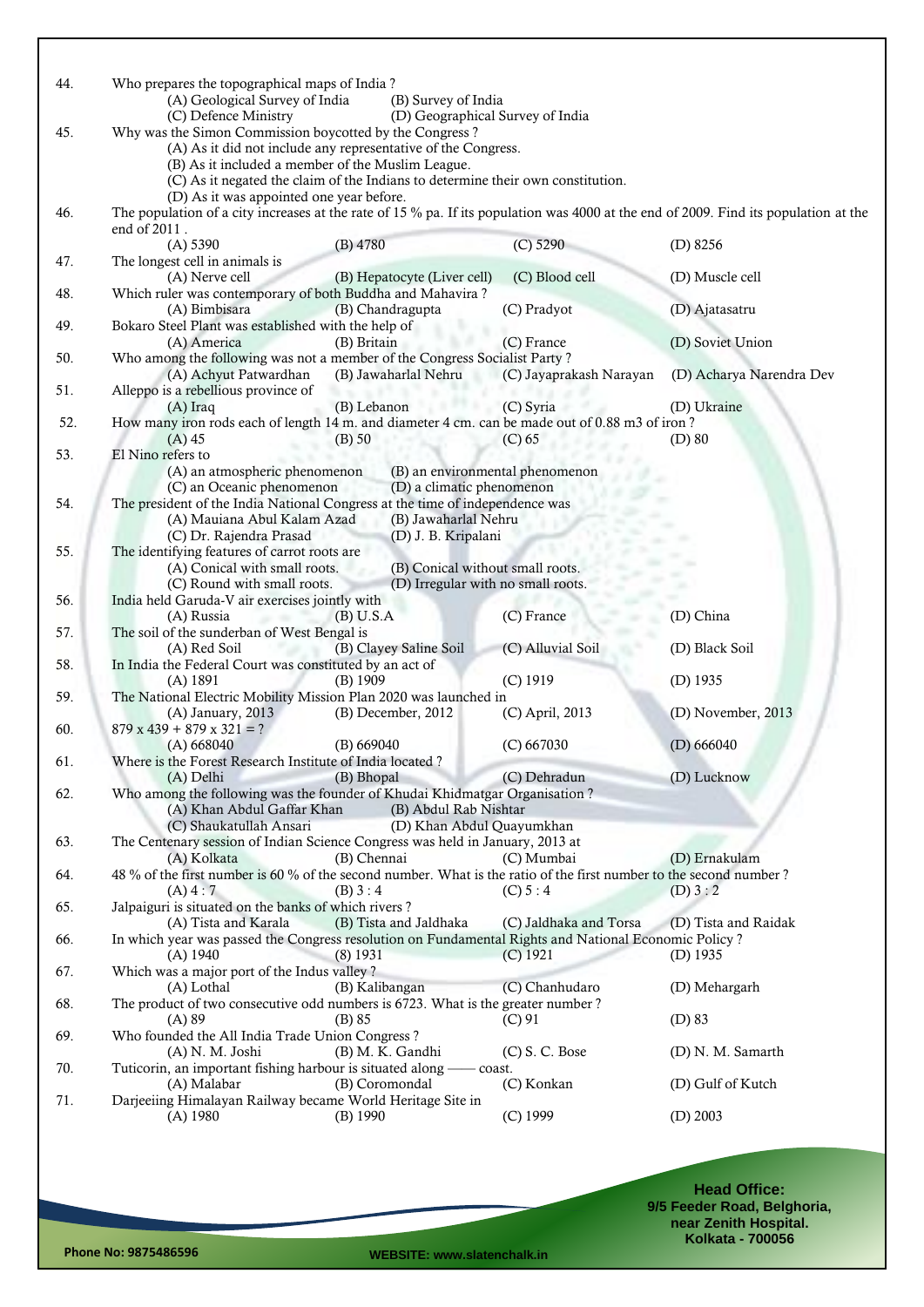| 72. | M is the son of R Q is the grand daughter of O. who is the husband of P. How is M related to O?                                               |                                            |                             |
|-----|-----------------------------------------------------------------------------------------------------------------------------------------------|--------------------------------------------|-----------------------------|
|     | (B) Daughter<br>$(A)$ Son                                                                                                                     | (C) Mother                                 | (D) Father                  |
| 73. | Who among the following founded a national paper, a national school and a national gymnasium in the second half of the<br>nineteenth century? |                                            |                             |
|     | (A) Jatindranath Tagore<br>(B) Rajnarayan Bose                                                                                                | (C) Nabagopal Mitra                        | (D) Satyendranath Tagore    |
| 74. | The Election Commission of India celebrates the National Voters Day on                                                                        |                                            |                             |
|     | (B) 25th March<br>(A) 26th January                                                                                                            | (C) 25th January                           | (D) 1st February            |
|     | 75. 60 : 15 :: $*$ : 1/4, Find $*$<br>(B) 2.1<br>(A) 1.1                                                                                      | $(C)$ 1                                    | (D) 0.1                     |
| 76. | Panchayat system in India was introduced by the                                                                                               |                                            |                             |
|     | (A) 73rd amendment of the Constitution                                                                                                        | (B) 72nd amendment of the Constitution     |                             |
|     | (C) 70th amendment of the Constitution                                                                                                        | (D) 68th amendment of the Constitution     |                             |
| 77. | The tribal rebellion against the British Known as UIgulan was organised by<br>(A) Korra Mallya<br>(B) Ranade                                  | (C) Birsa Munda                            | (D) Konda Dora              |
| 78. | India's first Slum Free City under Slum Free India Scheme is in                                                                               |                                            |                             |
|     | (B) Ahmedabad<br>(A) Jaipur                                                                                                                   | (C) Chandigarh                             | (D) Mumbai                  |
| 79. | If withdrawal of a worker from employment does not create any output loss, this situation is known as                                         |                                            |                             |
|     | (A) Search unemployment<br>(C) Diaguised unemployment (D) Frictional unemployment                                                             | (B) Voluntary unemployment                 |                             |
| 80. | A, B, C, D, E and F are sitting around a round table. A is in between E and F, E is opposite to D and C is not in either of the               |                                            |                             |
|     | neighbouring seats of E, Who is opposite to B?                                                                                                |                                            |                             |
|     | $(A)$ C<br>(B) D                                                                                                                              | (C) F                                      | (D) None of the above       |
| 81. | In which year did the Congress Ministries start functioning in the provinces?                                                                 |                                            |                             |
| 82. | $(A)$ 1937<br>$(B)$ 1930<br>Major part of the Indian agriculture is characterised by                                                          | $(C)$ 1948                                 | (D) 1938                    |
|     | (B) Capitalist agriculture<br>(A) Large size farm                                                                                             | (C) Small size farm                        | (D) Co-operative farm       |
| 83. | The Maha Kumbh was celebrated in 2013 for                                                                                                     |                                            |                             |
|     | $(A)$ 44 days<br><b>PATRO</b><br>(B) 55 days                                                                                                  | $(C)$ 49 days                              | $(D)$ 61 days               |
| 84. | Chandragupta Maurya was succeeded by<br>(A) Bindusara<br>(B) Ajatasatru                                                                       | (C) Ashoka                                 | (D) Harsha                  |
| 85. | Land reforms largely benefitted the economic condition of                                                                                     |                                            |                             |
|     | (A) Agricultural labourers (B) Bargadars                                                                                                      | (C) Small farmers                          | (D) Co-operative farmers    |
| 86. | What is the value of two-fifth of 60 % of 320?                                                                                                |                                            |                             |
|     | $(B)$ 38.4<br>(A) 76.6<br>Q's mother is sister of P and daugher of M. S is daughter of P and sister of T. How is M related to T?              | $(C)$ 76.8                                 | (D) $37.4$                  |
| 87. | (B) Grand father<br>(A) Father                                                                                                                |                                            |                             |
|     | (D) Either Grandmother or Grandfather<br>(C) Grandmother                                                                                      |                                            |                             |
| 88. | Tertiary sector activities include                                                                                                            |                                            |                             |
|     | (B) Mining activities<br>(A) Cottage industries                                                                                               |                                            |                             |
| 89. | (C) Construction activities<br>(D) Infrastructure services<br>Rituparno Ghosh won how many national awards in his career?                     |                                            |                             |
|     | $(B)$ 16<br>$(A)$ 14                                                                                                                          | $(C)$ 8                                    | $(D)$ 12                    |
| 90. | The difference of the aqes of Riju and Rivu is 12 years. The ratio of their ages is 3 : 5. The age of Rivu is                                 |                                            |                             |
|     | $(A)$ 32 years<br>$(B)$ 24 years                                                                                                              | $(C)$ 28 years                             | $(D)$ 30 years              |
| 91. | Plan finance creates increase of money supply if there is<br>(A) increase in taxes                                                            |                                            |                             |
|     | (B) increase in loan from the Reserve Bank of India.                                                                                          |                                            |                             |
|     | (C) increase in loan from commercial Banks.                                                                                                   |                                            |                             |
|     | (D) increase in loan from general public.                                                                                                     |                                            |                             |
| 92. | Among the following select the odd one.<br>(A) Metre<br>(B) Furlong                                                                           | (C) Acre                                   | (D) Mile                    |
| 93. | What was the policy of Samudragupta in the south?                                                                                             |                                            |                             |
|     | (B) Dharma Vijaya<br>(A) Conquest                                                                                                             | (C) Digvijay                               | (D) None of the above       |
| 94. | In order to control inflationary price rise, Reserve Bank directs Banks to                                                                    |                                            |                             |
|     | (A) Reduce rate of interest on credit                                                                                                         | (B) Reduce Statutory Liquidity Ratio (SLR) |                             |
| 95. | (C) Increase Cash Reserve Ratio (CRR)<br>Average of 5 numbers is 50. If every number is multiplied by 2, find the average.                    | (D) Buy bonds from capital market          |                             |
|     | (A) 52<br>$(B)$ 48                                                                                                                            | $(C)$ 100                                  | $(D)$ 25                    |
| 96. | INS Vikramaditya is                                                                                                                           |                                            |                             |
|     | (A) a nuclear powered submarine<br>(B) an aircraft carrier                                                                                    |                                            |                             |
| 97. | (D) a patrol boat<br>(C) a leander class frigate<br>Point out the false statement.                                                            |                                            |                             |
|     | (A) India entered into financial structural reform by                                                                                         |                                            |                             |
|     | (B) increasing import restriction                                                                                                             |                                            |                             |
|     | (C) import liberalisation                                                                                                                     |                                            |                             |
|     | (D) opening of domestic market to the world trade devaluation of exchange rate                                                                |                                            |                             |
|     |                                                                                                                                               |                                            |                             |
|     |                                                                                                                                               |                                            | <b>Head Office:</b>         |
|     |                                                                                                                                               |                                            | 9/5 Feeder Road, Belghoria, |
|     |                                                                                                                                               |                                            | near Zenith Hospital.       |
|     |                                                                                                                                               |                                            | <b>Kolkata - 700056</b>     |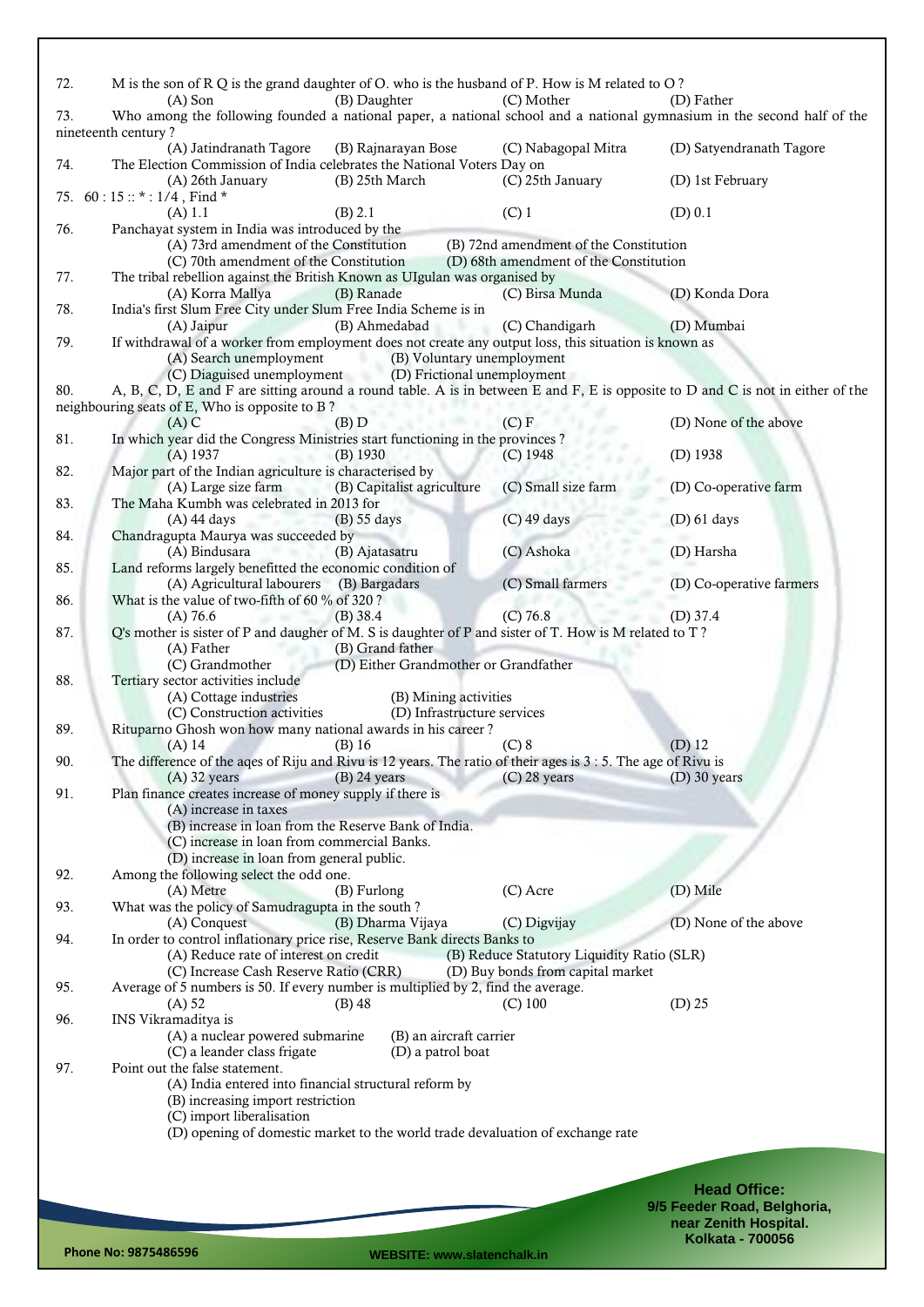| In a row of boys, Syamantaka is 7th from the left and Venkat is 12th from the right. If they interchange their positions,<br>99.<br>Syamantaka becomes 22nd from the left. How many boys are there in the row?<br>$(D)$ 34<br>$(A)$ 29<br>$(B)$ 31<br>$(C)$ 33<br>Existence of huge black money creates<br>100.<br>(A) increase in the inequality of income.<br>(B) decrease in the quality of output.<br>(C) high living standard for all<br>$(D)$ Both $(B)$ and $(C)$<br>The Rourkela Steel Plant is located on the Bank of river.<br>101.<br>(B) Brahmani<br>(C) Damodar<br>(D) Bhima<br>(A) Bhadra<br>Find the missing number from the series. 8, 15, 28, 53, ?, 109<br>102.<br>$(D)$ 101<br>(A) 104<br>(B) 103<br>$(C)$ 102<br>103.<br>World Trade Organisation (WTO) directed LDCs including India to<br>(A) impose export subsidy<br>(B) bring in exchange control measures.<br>(C) increase liberalisation and co-operation in foreign trade sector.<br>(D) none of the above<br>If the difference of the square of two natural numbers is 19, find the sum of the squares of these numbers.<br>104.<br>(B) 169<br>(A) 220<br>$(C)$ 189<br>$(D)$ 181<br>Which one of the following is a medium range missile?<br>105.<br>(A) Akash<br>(B) Prithvi<br>$(C)$ Agni<br>(D) Brahmos<br>Diamond mines of India are located in -<br>106.<br>(C) Madhya Pradesh<br>(A) Utter Pradesh<br>(B) Karnatak<br>(D) Gujarat<br>107.<br>Which of the rays is most dangerous?<br>(C) Gama ray<br>(A) Alpha ray<br>(B) Beta ray<br>$(D)$ X-ray<br>108.<br>Find out the statement which is false.<br>Financial Structural reform needs<br>(B) increase in profitability of economic sectors<br>(A) fall in government budget deficit<br>(C) reduce inflationary pressure.<br>(D) increase in the balance of payment deficit.<br>A circular wire of radius 42 cm. is cut and bent in the form of an rectangle whose sides are in the ratio of 6:5. Find the smaller<br>109.<br>side of the rectangle.<br>(B) 144 cm.<br>(C) 177 cm.<br>(D) 110 cm.<br>$(A)$ 120 cm.<br>- littoral state of India.<br>110.<br>Soil erosion is most alarming in $-$<br>(C) Odisha<br>(D) Karnatak<br>(B) Tamil Nadu<br>(A) Kerala<br>111.<br>Light year is a unit of<br>(B) Distance<br>$(C)$ Light<br>(D) Intensity of light<br>$(A)$ Time<br>The oldest Veda is<br>112.<br>(C) Yajurveda<br>(D) Samveda<br>(A) Atharvaveda<br>(B) Rigveda<br>Education, under the Indian Constitution is included in<br>113.<br>(D) None of the above<br>(A) The Union list<br>(B) The State list<br>(C) The concurrent list<br>Copious rain in the northern coast of Tamil Nadu in October-November are due to<br>114.<br>(A) The South East Trade winds<br>(B) Retreating Monsoon<br>(C) Westerly Depression<br>(D) Occlusion<br>115.<br>RADAR is used for<br>(A) locating submerged submarines.<br>(B) receiving signals in a radio receiver.<br>(C) locating geostationary satellites.<br>(D) detecting and locating the position of objects such as aeroplane.<br>116.<br>The new National Security Adviser is<br>(A) Ashok Joshi<br>(D) None of the above<br>(B) Ajit Doval<br>(C) Sujatha Singh<br>The age of retirement of the Supreme Court Judge is<br>117.<br>$(A)$ 70 years<br>$(B)$ 65 years<br>$(C)$ 62 years<br>$(D)$ 60 years<br>Sasanka belonged to the<br>118.<br>(C) Gauda dynasty<br>(A) Pal dynasty<br>(B) Sen dynasty<br>(D) Kamrup dynasty<br>Sound waves in air are<br>119.<br>(B) Longitudinal<br>(A) Transverse<br>(C) Electromagnetic<br>(D) Polarized<br>The major concentration of India's mica production comes from<br>120.<br>(B) Chhatishgarh<br>(C) Jharkhand<br>(A) Bihar<br>(D) Odisha<br>121.<br>Find the incorrect statement.<br>(A) The President presides over cabinet meetings.<br>(B) The President is elected by the system of proportional representation.<br>(C) The President is elected for a term of five years.<br>(D) The President can be removed by impeachment.<br>The new Chief Justice of the Supreme Court is<br>122.<br>(B) Ranjana Desai<br>(A) J. S. Khehar<br>(C) A. Sathasivam<br>(D) R. M. Lodha<br><b>Head Office:</b><br>9/5 Feeder Road, Belghoria,<br>near Zenith Hospital. | 98. | A boat is rowed down stream at 35 Km./hr. and up stream at 17 km./hr. Find the speed of the stream.<br>$(A)$ 4 km./hr. | (B) 9 km./hr. | $(C)$ 6 km./hr. | $(D)$ 7 km./hr. |
|---------------------------------------------------------------------------------------------------------------------------------------------------------------------------------------------------------------------------------------------------------------------------------------------------------------------------------------------------------------------------------------------------------------------------------------------------------------------------------------------------------------------------------------------------------------------------------------------------------------------------------------------------------------------------------------------------------------------------------------------------------------------------------------------------------------------------------------------------------------------------------------------------------------------------------------------------------------------------------------------------------------------------------------------------------------------------------------------------------------------------------------------------------------------------------------------------------------------------------------------------------------------------------------------------------------------------------------------------------------------------------------------------------------------------------------------------------------------------------------------------------------------------------------------------------------------------------------------------------------------------------------------------------------------------------------------------------------------------------------------------------------------------------------------------------------------------------------------------------------------------------------------------------------------------------------------------------------------------------------------------------------------------------------------------------------------------------------------------------------------------------------------------------------------------------------------------------------------------------------------------------------------------------------------------------------------------------------------------------------------------------------------------------------------------------------------------------------------------------------------------------------------------------------------------------------------------------------------------------------------------------------------------------------------------------------------------------------------------------------------------------------------------------------------------------------------------------------------------------------------------------------------------------------------------------------------------------------------------------------------------------------------------------------------------------------------------------------------------------------------------------------------------------------------------------------------------------------------------------------------------------------------------------------------------------------------------------------------------------------------------------------------------------------------------------------------------------------------------------------------------------------------------------------------------------------------------------------------------------------------------------------------------------------------------------------------------------------------------------------------------------------------------------------------------------------------------------------------------------------------------------------------------------------------------------------------------------------------------------------------------------------------------------------------------------------------------------------------------------------------------------------------------------------------------------------------------|-----|------------------------------------------------------------------------------------------------------------------------|---------------|-----------------|-----------------|
|                                                                                                                                                                                                                                                                                                                                                                                                                                                                                                                                                                                                                                                                                                                                                                                                                                                                                                                                                                                                                                                                                                                                                                                                                                                                                                                                                                                                                                                                                                                                                                                                                                                                                                                                                                                                                                                                                                                                                                                                                                                                                                                                                                                                                                                                                                                                                                                                                                                                                                                                                                                                                                                                                                                                                                                                                                                                                                                                                                                                                                                                                                                                                                                                                                                                                                                                                                                                                                                                                                                                                                                                                                                                                                                                                                                                                                                                                                                                                                                                                                                                                                                                                                                                   |     |                                                                                                                        |               |                 |                 |
|                                                                                                                                                                                                                                                                                                                                                                                                                                                                                                                                                                                                                                                                                                                                                                                                                                                                                                                                                                                                                                                                                                                                                                                                                                                                                                                                                                                                                                                                                                                                                                                                                                                                                                                                                                                                                                                                                                                                                                                                                                                                                                                                                                                                                                                                                                                                                                                                                                                                                                                                                                                                                                                                                                                                                                                                                                                                                                                                                                                                                                                                                                                                                                                                                                                                                                                                                                                                                                                                                                                                                                                                                                                                                                                                                                                                                                                                                                                                                                                                                                                                                                                                                                                                   |     |                                                                                                                        |               |                 |                 |
|                                                                                                                                                                                                                                                                                                                                                                                                                                                                                                                                                                                                                                                                                                                                                                                                                                                                                                                                                                                                                                                                                                                                                                                                                                                                                                                                                                                                                                                                                                                                                                                                                                                                                                                                                                                                                                                                                                                                                                                                                                                                                                                                                                                                                                                                                                                                                                                                                                                                                                                                                                                                                                                                                                                                                                                                                                                                                                                                                                                                                                                                                                                                                                                                                                                                                                                                                                                                                                                                                                                                                                                                                                                                                                                                                                                                                                                                                                                                                                                                                                                                                                                                                                                                   |     |                                                                                                                        |               |                 |                 |
|                                                                                                                                                                                                                                                                                                                                                                                                                                                                                                                                                                                                                                                                                                                                                                                                                                                                                                                                                                                                                                                                                                                                                                                                                                                                                                                                                                                                                                                                                                                                                                                                                                                                                                                                                                                                                                                                                                                                                                                                                                                                                                                                                                                                                                                                                                                                                                                                                                                                                                                                                                                                                                                                                                                                                                                                                                                                                                                                                                                                                                                                                                                                                                                                                                                                                                                                                                                                                                                                                                                                                                                                                                                                                                                                                                                                                                                                                                                                                                                                                                                                                                                                                                                                   |     |                                                                                                                        |               |                 |                 |
|                                                                                                                                                                                                                                                                                                                                                                                                                                                                                                                                                                                                                                                                                                                                                                                                                                                                                                                                                                                                                                                                                                                                                                                                                                                                                                                                                                                                                                                                                                                                                                                                                                                                                                                                                                                                                                                                                                                                                                                                                                                                                                                                                                                                                                                                                                                                                                                                                                                                                                                                                                                                                                                                                                                                                                                                                                                                                                                                                                                                                                                                                                                                                                                                                                                                                                                                                                                                                                                                                                                                                                                                                                                                                                                                                                                                                                                                                                                                                                                                                                                                                                                                                                                                   |     |                                                                                                                        |               |                 |                 |
|                                                                                                                                                                                                                                                                                                                                                                                                                                                                                                                                                                                                                                                                                                                                                                                                                                                                                                                                                                                                                                                                                                                                                                                                                                                                                                                                                                                                                                                                                                                                                                                                                                                                                                                                                                                                                                                                                                                                                                                                                                                                                                                                                                                                                                                                                                                                                                                                                                                                                                                                                                                                                                                                                                                                                                                                                                                                                                                                                                                                                                                                                                                                                                                                                                                                                                                                                                                                                                                                                                                                                                                                                                                                                                                                                                                                                                                                                                                                                                                                                                                                                                                                                                                                   |     |                                                                                                                        |               |                 |                 |
|                                                                                                                                                                                                                                                                                                                                                                                                                                                                                                                                                                                                                                                                                                                                                                                                                                                                                                                                                                                                                                                                                                                                                                                                                                                                                                                                                                                                                                                                                                                                                                                                                                                                                                                                                                                                                                                                                                                                                                                                                                                                                                                                                                                                                                                                                                                                                                                                                                                                                                                                                                                                                                                                                                                                                                                                                                                                                                                                                                                                                                                                                                                                                                                                                                                                                                                                                                                                                                                                                                                                                                                                                                                                                                                                                                                                                                                                                                                                                                                                                                                                                                                                                                                                   |     |                                                                                                                        |               |                 |                 |
|                                                                                                                                                                                                                                                                                                                                                                                                                                                                                                                                                                                                                                                                                                                                                                                                                                                                                                                                                                                                                                                                                                                                                                                                                                                                                                                                                                                                                                                                                                                                                                                                                                                                                                                                                                                                                                                                                                                                                                                                                                                                                                                                                                                                                                                                                                                                                                                                                                                                                                                                                                                                                                                                                                                                                                                                                                                                                                                                                                                                                                                                                                                                                                                                                                                                                                                                                                                                                                                                                                                                                                                                                                                                                                                                                                                                                                                                                                                                                                                                                                                                                                                                                                                                   |     |                                                                                                                        |               |                 |                 |
|                                                                                                                                                                                                                                                                                                                                                                                                                                                                                                                                                                                                                                                                                                                                                                                                                                                                                                                                                                                                                                                                                                                                                                                                                                                                                                                                                                                                                                                                                                                                                                                                                                                                                                                                                                                                                                                                                                                                                                                                                                                                                                                                                                                                                                                                                                                                                                                                                                                                                                                                                                                                                                                                                                                                                                                                                                                                                                                                                                                                                                                                                                                                                                                                                                                                                                                                                                                                                                                                                                                                                                                                                                                                                                                                                                                                                                                                                                                                                                                                                                                                                                                                                                                                   |     |                                                                                                                        |               |                 |                 |
|                                                                                                                                                                                                                                                                                                                                                                                                                                                                                                                                                                                                                                                                                                                                                                                                                                                                                                                                                                                                                                                                                                                                                                                                                                                                                                                                                                                                                                                                                                                                                                                                                                                                                                                                                                                                                                                                                                                                                                                                                                                                                                                                                                                                                                                                                                                                                                                                                                                                                                                                                                                                                                                                                                                                                                                                                                                                                                                                                                                                                                                                                                                                                                                                                                                                                                                                                                                                                                                                                                                                                                                                                                                                                                                                                                                                                                                                                                                                                                                                                                                                                                                                                                                                   |     |                                                                                                                        |               |                 |                 |
|                                                                                                                                                                                                                                                                                                                                                                                                                                                                                                                                                                                                                                                                                                                                                                                                                                                                                                                                                                                                                                                                                                                                                                                                                                                                                                                                                                                                                                                                                                                                                                                                                                                                                                                                                                                                                                                                                                                                                                                                                                                                                                                                                                                                                                                                                                                                                                                                                                                                                                                                                                                                                                                                                                                                                                                                                                                                                                                                                                                                                                                                                                                                                                                                                                                                                                                                                                                                                                                                                                                                                                                                                                                                                                                                                                                                                                                                                                                                                                                                                                                                                                                                                                                                   |     |                                                                                                                        |               |                 |                 |
|                                                                                                                                                                                                                                                                                                                                                                                                                                                                                                                                                                                                                                                                                                                                                                                                                                                                                                                                                                                                                                                                                                                                                                                                                                                                                                                                                                                                                                                                                                                                                                                                                                                                                                                                                                                                                                                                                                                                                                                                                                                                                                                                                                                                                                                                                                                                                                                                                                                                                                                                                                                                                                                                                                                                                                                                                                                                                                                                                                                                                                                                                                                                                                                                                                                                                                                                                                                                                                                                                                                                                                                                                                                                                                                                                                                                                                                                                                                                                                                                                                                                                                                                                                                                   |     |                                                                                                                        |               |                 |                 |
|                                                                                                                                                                                                                                                                                                                                                                                                                                                                                                                                                                                                                                                                                                                                                                                                                                                                                                                                                                                                                                                                                                                                                                                                                                                                                                                                                                                                                                                                                                                                                                                                                                                                                                                                                                                                                                                                                                                                                                                                                                                                                                                                                                                                                                                                                                                                                                                                                                                                                                                                                                                                                                                                                                                                                                                                                                                                                                                                                                                                                                                                                                                                                                                                                                                                                                                                                                                                                                                                                                                                                                                                                                                                                                                                                                                                                                                                                                                                                                                                                                                                                                                                                                                                   |     |                                                                                                                        |               |                 |                 |
|                                                                                                                                                                                                                                                                                                                                                                                                                                                                                                                                                                                                                                                                                                                                                                                                                                                                                                                                                                                                                                                                                                                                                                                                                                                                                                                                                                                                                                                                                                                                                                                                                                                                                                                                                                                                                                                                                                                                                                                                                                                                                                                                                                                                                                                                                                                                                                                                                                                                                                                                                                                                                                                                                                                                                                                                                                                                                                                                                                                                                                                                                                                                                                                                                                                                                                                                                                                                                                                                                                                                                                                                                                                                                                                                                                                                                                                                                                                                                                                                                                                                                                                                                                                                   |     |                                                                                                                        |               |                 |                 |
|                                                                                                                                                                                                                                                                                                                                                                                                                                                                                                                                                                                                                                                                                                                                                                                                                                                                                                                                                                                                                                                                                                                                                                                                                                                                                                                                                                                                                                                                                                                                                                                                                                                                                                                                                                                                                                                                                                                                                                                                                                                                                                                                                                                                                                                                                                                                                                                                                                                                                                                                                                                                                                                                                                                                                                                                                                                                                                                                                                                                                                                                                                                                                                                                                                                                                                                                                                                                                                                                                                                                                                                                                                                                                                                                                                                                                                                                                                                                                                                                                                                                                                                                                                                                   |     |                                                                                                                        |               |                 |                 |
|                                                                                                                                                                                                                                                                                                                                                                                                                                                                                                                                                                                                                                                                                                                                                                                                                                                                                                                                                                                                                                                                                                                                                                                                                                                                                                                                                                                                                                                                                                                                                                                                                                                                                                                                                                                                                                                                                                                                                                                                                                                                                                                                                                                                                                                                                                                                                                                                                                                                                                                                                                                                                                                                                                                                                                                                                                                                                                                                                                                                                                                                                                                                                                                                                                                                                                                                                                                                                                                                                                                                                                                                                                                                                                                                                                                                                                                                                                                                                                                                                                                                                                                                                                                                   |     |                                                                                                                        |               |                 |                 |
|                                                                                                                                                                                                                                                                                                                                                                                                                                                                                                                                                                                                                                                                                                                                                                                                                                                                                                                                                                                                                                                                                                                                                                                                                                                                                                                                                                                                                                                                                                                                                                                                                                                                                                                                                                                                                                                                                                                                                                                                                                                                                                                                                                                                                                                                                                                                                                                                                                                                                                                                                                                                                                                                                                                                                                                                                                                                                                                                                                                                                                                                                                                                                                                                                                                                                                                                                                                                                                                                                                                                                                                                                                                                                                                                                                                                                                                                                                                                                                                                                                                                                                                                                                                                   |     |                                                                                                                        |               |                 |                 |
|                                                                                                                                                                                                                                                                                                                                                                                                                                                                                                                                                                                                                                                                                                                                                                                                                                                                                                                                                                                                                                                                                                                                                                                                                                                                                                                                                                                                                                                                                                                                                                                                                                                                                                                                                                                                                                                                                                                                                                                                                                                                                                                                                                                                                                                                                                                                                                                                                                                                                                                                                                                                                                                                                                                                                                                                                                                                                                                                                                                                                                                                                                                                                                                                                                                                                                                                                                                                                                                                                                                                                                                                                                                                                                                                                                                                                                                                                                                                                                                                                                                                                                                                                                                                   |     |                                                                                                                        |               |                 |                 |
|                                                                                                                                                                                                                                                                                                                                                                                                                                                                                                                                                                                                                                                                                                                                                                                                                                                                                                                                                                                                                                                                                                                                                                                                                                                                                                                                                                                                                                                                                                                                                                                                                                                                                                                                                                                                                                                                                                                                                                                                                                                                                                                                                                                                                                                                                                                                                                                                                                                                                                                                                                                                                                                                                                                                                                                                                                                                                                                                                                                                                                                                                                                                                                                                                                                                                                                                                                                                                                                                                                                                                                                                                                                                                                                                                                                                                                                                                                                                                                                                                                                                                                                                                                                                   |     |                                                                                                                        |               |                 |                 |
|                                                                                                                                                                                                                                                                                                                                                                                                                                                                                                                                                                                                                                                                                                                                                                                                                                                                                                                                                                                                                                                                                                                                                                                                                                                                                                                                                                                                                                                                                                                                                                                                                                                                                                                                                                                                                                                                                                                                                                                                                                                                                                                                                                                                                                                                                                                                                                                                                                                                                                                                                                                                                                                                                                                                                                                                                                                                                                                                                                                                                                                                                                                                                                                                                                                                                                                                                                                                                                                                                                                                                                                                                                                                                                                                                                                                                                                                                                                                                                                                                                                                                                                                                                                                   |     |                                                                                                                        |               |                 |                 |
|                                                                                                                                                                                                                                                                                                                                                                                                                                                                                                                                                                                                                                                                                                                                                                                                                                                                                                                                                                                                                                                                                                                                                                                                                                                                                                                                                                                                                                                                                                                                                                                                                                                                                                                                                                                                                                                                                                                                                                                                                                                                                                                                                                                                                                                                                                                                                                                                                                                                                                                                                                                                                                                                                                                                                                                                                                                                                                                                                                                                                                                                                                                                                                                                                                                                                                                                                                                                                                                                                                                                                                                                                                                                                                                                                                                                                                                                                                                                                                                                                                                                                                                                                                                                   |     |                                                                                                                        |               |                 |                 |
|                                                                                                                                                                                                                                                                                                                                                                                                                                                                                                                                                                                                                                                                                                                                                                                                                                                                                                                                                                                                                                                                                                                                                                                                                                                                                                                                                                                                                                                                                                                                                                                                                                                                                                                                                                                                                                                                                                                                                                                                                                                                                                                                                                                                                                                                                                                                                                                                                                                                                                                                                                                                                                                                                                                                                                                                                                                                                                                                                                                                                                                                                                                                                                                                                                                                                                                                                                                                                                                                                                                                                                                                                                                                                                                                                                                                                                                                                                                                                                                                                                                                                                                                                                                                   |     |                                                                                                                        |               |                 |                 |
|                                                                                                                                                                                                                                                                                                                                                                                                                                                                                                                                                                                                                                                                                                                                                                                                                                                                                                                                                                                                                                                                                                                                                                                                                                                                                                                                                                                                                                                                                                                                                                                                                                                                                                                                                                                                                                                                                                                                                                                                                                                                                                                                                                                                                                                                                                                                                                                                                                                                                                                                                                                                                                                                                                                                                                                                                                                                                                                                                                                                                                                                                                                                                                                                                                                                                                                                                                                                                                                                                                                                                                                                                                                                                                                                                                                                                                                                                                                                                                                                                                                                                                                                                                                                   |     |                                                                                                                        |               |                 |                 |
|                                                                                                                                                                                                                                                                                                                                                                                                                                                                                                                                                                                                                                                                                                                                                                                                                                                                                                                                                                                                                                                                                                                                                                                                                                                                                                                                                                                                                                                                                                                                                                                                                                                                                                                                                                                                                                                                                                                                                                                                                                                                                                                                                                                                                                                                                                                                                                                                                                                                                                                                                                                                                                                                                                                                                                                                                                                                                                                                                                                                                                                                                                                                                                                                                                                                                                                                                                                                                                                                                                                                                                                                                                                                                                                                                                                                                                                                                                                                                                                                                                                                                                                                                                                                   |     |                                                                                                                        |               |                 |                 |
|                                                                                                                                                                                                                                                                                                                                                                                                                                                                                                                                                                                                                                                                                                                                                                                                                                                                                                                                                                                                                                                                                                                                                                                                                                                                                                                                                                                                                                                                                                                                                                                                                                                                                                                                                                                                                                                                                                                                                                                                                                                                                                                                                                                                                                                                                                                                                                                                                                                                                                                                                                                                                                                                                                                                                                                                                                                                                                                                                                                                                                                                                                                                                                                                                                                                                                                                                                                                                                                                                                                                                                                                                                                                                                                                                                                                                                                                                                                                                                                                                                                                                                                                                                                                   |     |                                                                                                                        |               |                 |                 |
|                                                                                                                                                                                                                                                                                                                                                                                                                                                                                                                                                                                                                                                                                                                                                                                                                                                                                                                                                                                                                                                                                                                                                                                                                                                                                                                                                                                                                                                                                                                                                                                                                                                                                                                                                                                                                                                                                                                                                                                                                                                                                                                                                                                                                                                                                                                                                                                                                                                                                                                                                                                                                                                                                                                                                                                                                                                                                                                                                                                                                                                                                                                                                                                                                                                                                                                                                                                                                                                                                                                                                                                                                                                                                                                                                                                                                                                                                                                                                                                                                                                                                                                                                                                                   |     |                                                                                                                        |               |                 |                 |
|                                                                                                                                                                                                                                                                                                                                                                                                                                                                                                                                                                                                                                                                                                                                                                                                                                                                                                                                                                                                                                                                                                                                                                                                                                                                                                                                                                                                                                                                                                                                                                                                                                                                                                                                                                                                                                                                                                                                                                                                                                                                                                                                                                                                                                                                                                                                                                                                                                                                                                                                                                                                                                                                                                                                                                                                                                                                                                                                                                                                                                                                                                                                                                                                                                                                                                                                                                                                                                                                                                                                                                                                                                                                                                                                                                                                                                                                                                                                                                                                                                                                                                                                                                                                   |     |                                                                                                                        |               |                 |                 |
|                                                                                                                                                                                                                                                                                                                                                                                                                                                                                                                                                                                                                                                                                                                                                                                                                                                                                                                                                                                                                                                                                                                                                                                                                                                                                                                                                                                                                                                                                                                                                                                                                                                                                                                                                                                                                                                                                                                                                                                                                                                                                                                                                                                                                                                                                                                                                                                                                                                                                                                                                                                                                                                                                                                                                                                                                                                                                                                                                                                                                                                                                                                                                                                                                                                                                                                                                                                                                                                                                                                                                                                                                                                                                                                                                                                                                                                                                                                                                                                                                                                                                                                                                                                                   |     |                                                                                                                        |               |                 |                 |
|                                                                                                                                                                                                                                                                                                                                                                                                                                                                                                                                                                                                                                                                                                                                                                                                                                                                                                                                                                                                                                                                                                                                                                                                                                                                                                                                                                                                                                                                                                                                                                                                                                                                                                                                                                                                                                                                                                                                                                                                                                                                                                                                                                                                                                                                                                                                                                                                                                                                                                                                                                                                                                                                                                                                                                                                                                                                                                                                                                                                                                                                                                                                                                                                                                                                                                                                                                                                                                                                                                                                                                                                                                                                                                                                                                                                                                                                                                                                                                                                                                                                                                                                                                                                   |     |                                                                                                                        |               |                 |                 |
|                                                                                                                                                                                                                                                                                                                                                                                                                                                                                                                                                                                                                                                                                                                                                                                                                                                                                                                                                                                                                                                                                                                                                                                                                                                                                                                                                                                                                                                                                                                                                                                                                                                                                                                                                                                                                                                                                                                                                                                                                                                                                                                                                                                                                                                                                                                                                                                                                                                                                                                                                                                                                                                                                                                                                                                                                                                                                                                                                                                                                                                                                                                                                                                                                                                                                                                                                                                                                                                                                                                                                                                                                                                                                                                                                                                                                                                                                                                                                                                                                                                                                                                                                                                                   |     |                                                                                                                        |               |                 |                 |
|                                                                                                                                                                                                                                                                                                                                                                                                                                                                                                                                                                                                                                                                                                                                                                                                                                                                                                                                                                                                                                                                                                                                                                                                                                                                                                                                                                                                                                                                                                                                                                                                                                                                                                                                                                                                                                                                                                                                                                                                                                                                                                                                                                                                                                                                                                                                                                                                                                                                                                                                                                                                                                                                                                                                                                                                                                                                                                                                                                                                                                                                                                                                                                                                                                                                                                                                                                                                                                                                                                                                                                                                                                                                                                                                                                                                                                                                                                                                                                                                                                                                                                                                                                                                   |     |                                                                                                                        |               |                 |                 |
|                                                                                                                                                                                                                                                                                                                                                                                                                                                                                                                                                                                                                                                                                                                                                                                                                                                                                                                                                                                                                                                                                                                                                                                                                                                                                                                                                                                                                                                                                                                                                                                                                                                                                                                                                                                                                                                                                                                                                                                                                                                                                                                                                                                                                                                                                                                                                                                                                                                                                                                                                                                                                                                                                                                                                                                                                                                                                                                                                                                                                                                                                                                                                                                                                                                                                                                                                                                                                                                                                                                                                                                                                                                                                                                                                                                                                                                                                                                                                                                                                                                                                                                                                                                                   |     |                                                                                                                        |               |                 |                 |
|                                                                                                                                                                                                                                                                                                                                                                                                                                                                                                                                                                                                                                                                                                                                                                                                                                                                                                                                                                                                                                                                                                                                                                                                                                                                                                                                                                                                                                                                                                                                                                                                                                                                                                                                                                                                                                                                                                                                                                                                                                                                                                                                                                                                                                                                                                                                                                                                                                                                                                                                                                                                                                                                                                                                                                                                                                                                                                                                                                                                                                                                                                                                                                                                                                                                                                                                                                                                                                                                                                                                                                                                                                                                                                                                                                                                                                                                                                                                                                                                                                                                                                                                                                                                   |     |                                                                                                                        |               |                 |                 |
|                                                                                                                                                                                                                                                                                                                                                                                                                                                                                                                                                                                                                                                                                                                                                                                                                                                                                                                                                                                                                                                                                                                                                                                                                                                                                                                                                                                                                                                                                                                                                                                                                                                                                                                                                                                                                                                                                                                                                                                                                                                                                                                                                                                                                                                                                                                                                                                                                                                                                                                                                                                                                                                                                                                                                                                                                                                                                                                                                                                                                                                                                                                                                                                                                                                                                                                                                                                                                                                                                                                                                                                                                                                                                                                                                                                                                                                                                                                                                                                                                                                                                                                                                                                                   |     |                                                                                                                        |               |                 |                 |
|                                                                                                                                                                                                                                                                                                                                                                                                                                                                                                                                                                                                                                                                                                                                                                                                                                                                                                                                                                                                                                                                                                                                                                                                                                                                                                                                                                                                                                                                                                                                                                                                                                                                                                                                                                                                                                                                                                                                                                                                                                                                                                                                                                                                                                                                                                                                                                                                                                                                                                                                                                                                                                                                                                                                                                                                                                                                                                                                                                                                                                                                                                                                                                                                                                                                                                                                                                                                                                                                                                                                                                                                                                                                                                                                                                                                                                                                                                                                                                                                                                                                                                                                                                                                   |     |                                                                                                                        |               |                 |                 |
|                                                                                                                                                                                                                                                                                                                                                                                                                                                                                                                                                                                                                                                                                                                                                                                                                                                                                                                                                                                                                                                                                                                                                                                                                                                                                                                                                                                                                                                                                                                                                                                                                                                                                                                                                                                                                                                                                                                                                                                                                                                                                                                                                                                                                                                                                                                                                                                                                                                                                                                                                                                                                                                                                                                                                                                                                                                                                                                                                                                                                                                                                                                                                                                                                                                                                                                                                                                                                                                                                                                                                                                                                                                                                                                                                                                                                                                                                                                                                                                                                                                                                                                                                                                                   |     |                                                                                                                        |               |                 |                 |
|                                                                                                                                                                                                                                                                                                                                                                                                                                                                                                                                                                                                                                                                                                                                                                                                                                                                                                                                                                                                                                                                                                                                                                                                                                                                                                                                                                                                                                                                                                                                                                                                                                                                                                                                                                                                                                                                                                                                                                                                                                                                                                                                                                                                                                                                                                                                                                                                                                                                                                                                                                                                                                                                                                                                                                                                                                                                                                                                                                                                                                                                                                                                                                                                                                                                                                                                                                                                                                                                                                                                                                                                                                                                                                                                                                                                                                                                                                                                                                                                                                                                                                                                                                                                   |     |                                                                                                                        |               |                 |                 |
|                                                                                                                                                                                                                                                                                                                                                                                                                                                                                                                                                                                                                                                                                                                                                                                                                                                                                                                                                                                                                                                                                                                                                                                                                                                                                                                                                                                                                                                                                                                                                                                                                                                                                                                                                                                                                                                                                                                                                                                                                                                                                                                                                                                                                                                                                                                                                                                                                                                                                                                                                                                                                                                                                                                                                                                                                                                                                                                                                                                                                                                                                                                                                                                                                                                                                                                                                                                                                                                                                                                                                                                                                                                                                                                                                                                                                                                                                                                                                                                                                                                                                                                                                                                                   |     |                                                                                                                        |               |                 |                 |
|                                                                                                                                                                                                                                                                                                                                                                                                                                                                                                                                                                                                                                                                                                                                                                                                                                                                                                                                                                                                                                                                                                                                                                                                                                                                                                                                                                                                                                                                                                                                                                                                                                                                                                                                                                                                                                                                                                                                                                                                                                                                                                                                                                                                                                                                                                                                                                                                                                                                                                                                                                                                                                                                                                                                                                                                                                                                                                                                                                                                                                                                                                                                                                                                                                                                                                                                                                                                                                                                                                                                                                                                                                                                                                                                                                                                                                                                                                                                                                                                                                                                                                                                                                                                   |     |                                                                                                                        |               |                 |                 |
|                                                                                                                                                                                                                                                                                                                                                                                                                                                                                                                                                                                                                                                                                                                                                                                                                                                                                                                                                                                                                                                                                                                                                                                                                                                                                                                                                                                                                                                                                                                                                                                                                                                                                                                                                                                                                                                                                                                                                                                                                                                                                                                                                                                                                                                                                                                                                                                                                                                                                                                                                                                                                                                                                                                                                                                                                                                                                                                                                                                                                                                                                                                                                                                                                                                                                                                                                                                                                                                                                                                                                                                                                                                                                                                                                                                                                                                                                                                                                                                                                                                                                                                                                                                                   |     |                                                                                                                        |               |                 |                 |
|                                                                                                                                                                                                                                                                                                                                                                                                                                                                                                                                                                                                                                                                                                                                                                                                                                                                                                                                                                                                                                                                                                                                                                                                                                                                                                                                                                                                                                                                                                                                                                                                                                                                                                                                                                                                                                                                                                                                                                                                                                                                                                                                                                                                                                                                                                                                                                                                                                                                                                                                                                                                                                                                                                                                                                                                                                                                                                                                                                                                                                                                                                                                                                                                                                                                                                                                                                                                                                                                                                                                                                                                                                                                                                                                                                                                                                                                                                                                                                                                                                                                                                                                                                                                   |     |                                                                                                                        |               |                 |                 |
|                                                                                                                                                                                                                                                                                                                                                                                                                                                                                                                                                                                                                                                                                                                                                                                                                                                                                                                                                                                                                                                                                                                                                                                                                                                                                                                                                                                                                                                                                                                                                                                                                                                                                                                                                                                                                                                                                                                                                                                                                                                                                                                                                                                                                                                                                                                                                                                                                                                                                                                                                                                                                                                                                                                                                                                                                                                                                                                                                                                                                                                                                                                                                                                                                                                                                                                                                                                                                                                                                                                                                                                                                                                                                                                                                                                                                                                                                                                                                                                                                                                                                                                                                                                                   |     |                                                                                                                        |               |                 |                 |
|                                                                                                                                                                                                                                                                                                                                                                                                                                                                                                                                                                                                                                                                                                                                                                                                                                                                                                                                                                                                                                                                                                                                                                                                                                                                                                                                                                                                                                                                                                                                                                                                                                                                                                                                                                                                                                                                                                                                                                                                                                                                                                                                                                                                                                                                                                                                                                                                                                                                                                                                                                                                                                                                                                                                                                                                                                                                                                                                                                                                                                                                                                                                                                                                                                                                                                                                                                                                                                                                                                                                                                                                                                                                                                                                                                                                                                                                                                                                                                                                                                                                                                                                                                                                   |     |                                                                                                                        |               |                 |                 |
|                                                                                                                                                                                                                                                                                                                                                                                                                                                                                                                                                                                                                                                                                                                                                                                                                                                                                                                                                                                                                                                                                                                                                                                                                                                                                                                                                                                                                                                                                                                                                                                                                                                                                                                                                                                                                                                                                                                                                                                                                                                                                                                                                                                                                                                                                                                                                                                                                                                                                                                                                                                                                                                                                                                                                                                                                                                                                                                                                                                                                                                                                                                                                                                                                                                                                                                                                                                                                                                                                                                                                                                                                                                                                                                                                                                                                                                                                                                                                                                                                                                                                                                                                                                                   |     |                                                                                                                        |               |                 |                 |
|                                                                                                                                                                                                                                                                                                                                                                                                                                                                                                                                                                                                                                                                                                                                                                                                                                                                                                                                                                                                                                                                                                                                                                                                                                                                                                                                                                                                                                                                                                                                                                                                                                                                                                                                                                                                                                                                                                                                                                                                                                                                                                                                                                                                                                                                                                                                                                                                                                                                                                                                                                                                                                                                                                                                                                                                                                                                                                                                                                                                                                                                                                                                                                                                                                                                                                                                                                                                                                                                                                                                                                                                                                                                                                                                                                                                                                                                                                                                                                                                                                                                                                                                                                                                   |     |                                                                                                                        |               |                 |                 |
|                                                                                                                                                                                                                                                                                                                                                                                                                                                                                                                                                                                                                                                                                                                                                                                                                                                                                                                                                                                                                                                                                                                                                                                                                                                                                                                                                                                                                                                                                                                                                                                                                                                                                                                                                                                                                                                                                                                                                                                                                                                                                                                                                                                                                                                                                                                                                                                                                                                                                                                                                                                                                                                                                                                                                                                                                                                                                                                                                                                                                                                                                                                                                                                                                                                                                                                                                                                                                                                                                                                                                                                                                                                                                                                                                                                                                                                                                                                                                                                                                                                                                                                                                                                                   |     |                                                                                                                        |               |                 |                 |
|                                                                                                                                                                                                                                                                                                                                                                                                                                                                                                                                                                                                                                                                                                                                                                                                                                                                                                                                                                                                                                                                                                                                                                                                                                                                                                                                                                                                                                                                                                                                                                                                                                                                                                                                                                                                                                                                                                                                                                                                                                                                                                                                                                                                                                                                                                                                                                                                                                                                                                                                                                                                                                                                                                                                                                                                                                                                                                                                                                                                                                                                                                                                                                                                                                                                                                                                                                                                                                                                                                                                                                                                                                                                                                                                                                                                                                                                                                                                                                                                                                                                                                                                                                                                   |     |                                                                                                                        |               |                 |                 |
|                                                                                                                                                                                                                                                                                                                                                                                                                                                                                                                                                                                                                                                                                                                                                                                                                                                                                                                                                                                                                                                                                                                                                                                                                                                                                                                                                                                                                                                                                                                                                                                                                                                                                                                                                                                                                                                                                                                                                                                                                                                                                                                                                                                                                                                                                                                                                                                                                                                                                                                                                                                                                                                                                                                                                                                                                                                                                                                                                                                                                                                                                                                                                                                                                                                                                                                                                                                                                                                                                                                                                                                                                                                                                                                                                                                                                                                                                                                                                                                                                                                                                                                                                                                                   |     |                                                                                                                        |               |                 |                 |
|                                                                                                                                                                                                                                                                                                                                                                                                                                                                                                                                                                                                                                                                                                                                                                                                                                                                                                                                                                                                                                                                                                                                                                                                                                                                                                                                                                                                                                                                                                                                                                                                                                                                                                                                                                                                                                                                                                                                                                                                                                                                                                                                                                                                                                                                                                                                                                                                                                                                                                                                                                                                                                                                                                                                                                                                                                                                                                                                                                                                                                                                                                                                                                                                                                                                                                                                                                                                                                                                                                                                                                                                                                                                                                                                                                                                                                                                                                                                                                                                                                                                                                                                                                                                   |     |                                                                                                                        |               |                 |                 |
|                                                                                                                                                                                                                                                                                                                                                                                                                                                                                                                                                                                                                                                                                                                                                                                                                                                                                                                                                                                                                                                                                                                                                                                                                                                                                                                                                                                                                                                                                                                                                                                                                                                                                                                                                                                                                                                                                                                                                                                                                                                                                                                                                                                                                                                                                                                                                                                                                                                                                                                                                                                                                                                                                                                                                                                                                                                                                                                                                                                                                                                                                                                                                                                                                                                                                                                                                                                                                                                                                                                                                                                                                                                                                                                                                                                                                                                                                                                                                                                                                                                                                                                                                                                                   |     |                                                                                                                        |               |                 |                 |
|                                                                                                                                                                                                                                                                                                                                                                                                                                                                                                                                                                                                                                                                                                                                                                                                                                                                                                                                                                                                                                                                                                                                                                                                                                                                                                                                                                                                                                                                                                                                                                                                                                                                                                                                                                                                                                                                                                                                                                                                                                                                                                                                                                                                                                                                                                                                                                                                                                                                                                                                                                                                                                                                                                                                                                                                                                                                                                                                                                                                                                                                                                                                                                                                                                                                                                                                                                                                                                                                                                                                                                                                                                                                                                                                                                                                                                                                                                                                                                                                                                                                                                                                                                                                   |     |                                                                                                                        |               |                 |                 |
|                                                                                                                                                                                                                                                                                                                                                                                                                                                                                                                                                                                                                                                                                                                                                                                                                                                                                                                                                                                                                                                                                                                                                                                                                                                                                                                                                                                                                                                                                                                                                                                                                                                                                                                                                                                                                                                                                                                                                                                                                                                                                                                                                                                                                                                                                                                                                                                                                                                                                                                                                                                                                                                                                                                                                                                                                                                                                                                                                                                                                                                                                                                                                                                                                                                                                                                                                                                                                                                                                                                                                                                                                                                                                                                                                                                                                                                                                                                                                                                                                                                                                                                                                                                                   |     |                                                                                                                        |               |                 |                 |
|                                                                                                                                                                                                                                                                                                                                                                                                                                                                                                                                                                                                                                                                                                                                                                                                                                                                                                                                                                                                                                                                                                                                                                                                                                                                                                                                                                                                                                                                                                                                                                                                                                                                                                                                                                                                                                                                                                                                                                                                                                                                                                                                                                                                                                                                                                                                                                                                                                                                                                                                                                                                                                                                                                                                                                                                                                                                                                                                                                                                                                                                                                                                                                                                                                                                                                                                                                                                                                                                                                                                                                                                                                                                                                                                                                                                                                                                                                                                                                                                                                                                                                                                                                                                   |     |                                                                                                                        |               |                 |                 |
|                                                                                                                                                                                                                                                                                                                                                                                                                                                                                                                                                                                                                                                                                                                                                                                                                                                                                                                                                                                                                                                                                                                                                                                                                                                                                                                                                                                                                                                                                                                                                                                                                                                                                                                                                                                                                                                                                                                                                                                                                                                                                                                                                                                                                                                                                                                                                                                                                                                                                                                                                                                                                                                                                                                                                                                                                                                                                                                                                                                                                                                                                                                                                                                                                                                                                                                                                                                                                                                                                                                                                                                                                                                                                                                                                                                                                                                                                                                                                                                                                                                                                                                                                                                                   |     |                                                                                                                        |               |                 |                 |

**Phone No: 9875486596 WEBSITE: www.slatenchalk.in**

**Kolkata - 700056**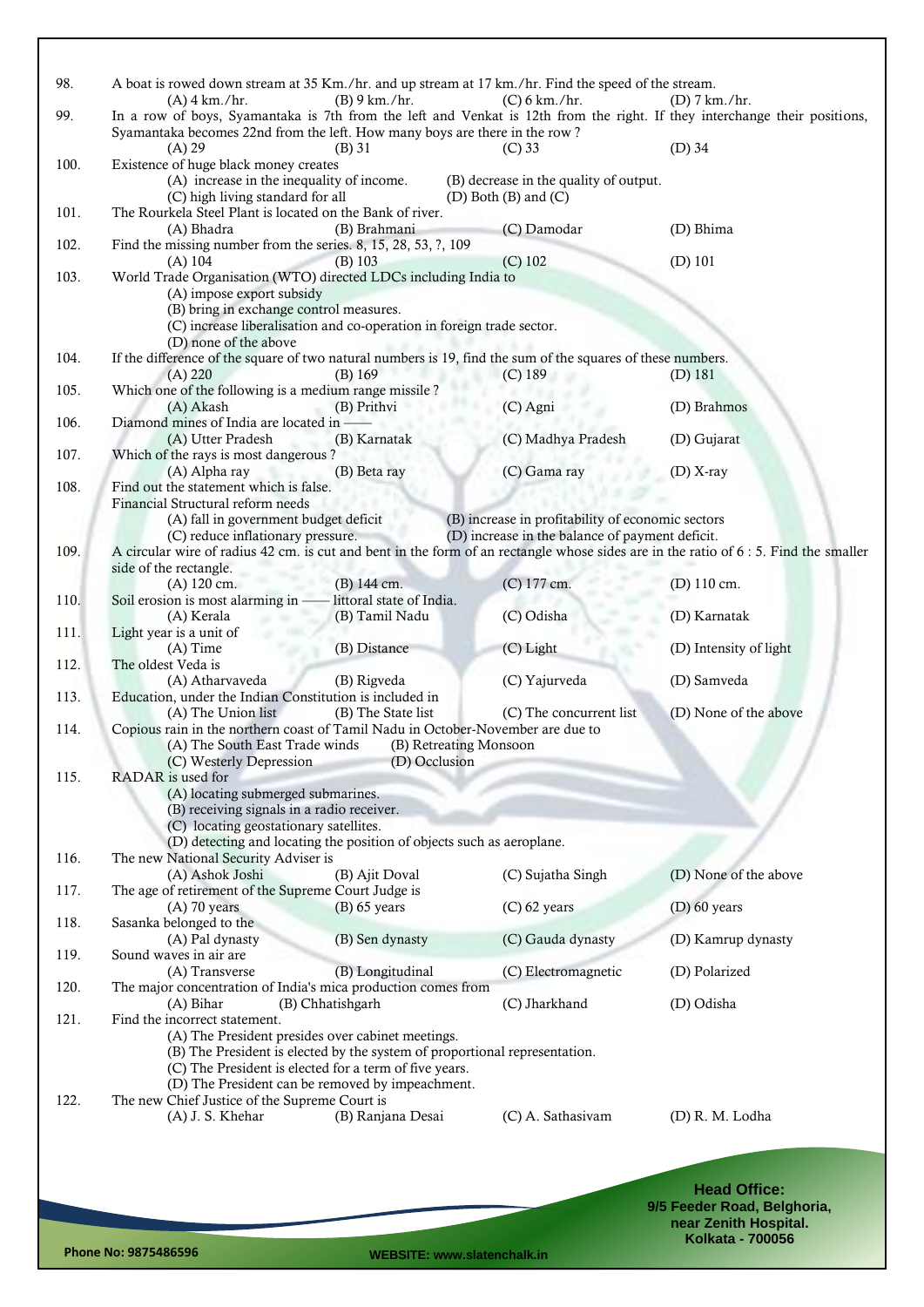| 123. | LCD stands for<br>(A) Liquid Crystal Display<br>(B) Low Current Display                                                                                                                              |
|------|------------------------------------------------------------------------------------------------------------------------------------------------------------------------------------------------------|
|      | (C) Light Circuit Display<br>(D) None of the above                                                                                                                                                   |
| 124. | Which of the following problems is not encountered in the Indira Gandhi Canal command area?<br>(A) Increase in soil salinity<br>(B) Progressive waterlogging                                         |
|      | (C) Aeolian setting of the canal<br>(D) Decline in water supply                                                                                                                                      |
| 125. | Find out the incorrect statement.<br>The Council of States                                                                                                                                           |
|      | (A) has no power over money bill.<br>(B) has power over money bill.                                                                                                                                  |
|      | (C) has no effective control over the Executive.<br>(D) is presided over by the Vice President of India.                                                                                             |
| 126. | Who was the founder of the Bahmani dynasty?                                                                                                                                                          |
|      | (A) Ala-ud-din Hasan Bahman Shah<br>(B) Muhammad Shah I<br>(D) Ahmad Shah<br>(C) Firoz Shah                                                                                                          |
| 127. | The Wimbledon Men's Singles title was won 2013 by                                                                                                                                                    |
| 128. | (B) Roger Federer<br>(A) Andy Murray<br>(C) Rafael Nadal<br>(D) Novak Djokovic<br>Which one of the following sectors of Indian economy is state owned and its service sector is a public enterprise? |
|      | (B) Agriculture<br>(C) Ferestry<br>(D) Plantations<br>(A) Irrigation                                                                                                                                 |
| 129. | Which of the following is not included in the Fundamental Rights of the Constitution?                                                                                                                |
|      | (B) Right to Freedom<br>(A) Right to Equality<br>(C) Right against Explotation (D) Right to adequate means of Livelihood                                                                             |
| 130. | The most malleable metal is                                                                                                                                                                          |
| 131. | (B) Silver<br>(A) Platinum<br>$(C)$ lron<br>(D) Gold<br>In 2013, the Dada Saheb Phalke Award was given to                                                                                            |
|      | (B) Soumitra Chatterjee<br>(C) Gulzar<br>(D) None of the above<br>(A) Aamir Khan                                                                                                                     |
| 132. | Which one of the following pairs is not correct matched?<br>(A) Himalayas $\rightarrow$ Tertiary Fold Mountains                                                                                      |
|      | (B) Deccan Trap $\rightarrow$ Volcanic Cone Eruption                                                                                                                                                 |
|      | (C) Western Ghats $\rightarrow$ Palaeozoic Fold Mountains<br>(D) Aravallis $\rightarrow$ Pre Cambrian Re Mountains                                                                                   |
| 133. | New agri-structural strategy created special benefits for                                                                                                                                            |
| 134. | (A) Small farmers<br>(B) Big capitalist farmers<br>(C) Agricultural labourers<br>(D) Intermediate traders<br>Triangle ABC is rightangled at B. If $AB = 24$ mm. and $BC = 7$ mm. then $AC = ?$       |
|      | $(A)$ 31 mm<br>$(B)$ 21 mm<br>$(C)$ 35mm<br>$(D)$ 25mm                                                                                                                                               |
| 135. | Every angle of a regular hexagon is<br>(D) $145^\circ$<br>$(A)$ 90 $^{\circ}$<br>(B) $120^\circ$<br>$(C)$ 135 $^{\circ}$                                                                             |
| 136. | Find the value of K for which the lines $5x + 3y + 2 = 0$ and $3x - Ky + 6 = 0$ are perpendicular.                                                                                                   |
| 137. | $(D)$ 6<br>$(A)$ 5<br>$(B)$ 32<br>$(C)$ 14<br>The location of Iron & Steel plants in India has been influenced by the availability of the following in order of importance :                         |
|      | (A) Iron Ore - Coking Coal - Limestone - Manganese                                                                                                                                                   |
|      | (B) Coking Coal - Iron Ore - Limestone - Manganese<br>(C) Iron Ore - Manganese - Limestone - Coking Coal                                                                                             |
|      | (D) Coking Coal - Manganese - Iron Ore - Limestone                                                                                                                                                   |
| 138. | Apex Bank for supplying agricultural credit is<br>(A) Reserve Bank of India<br>$(D)$ (B) and $(C)$ above<br>(B) State Bank of India                                                                  |
| 139. | (C) NABARD<br>Which one of the following states is not a member of SAARC?                                                                                                                            |
|      | (C) Mauritius<br>(D) Nepal<br>(A) Bhutan<br>(B) Bangladesh                                                                                                                                           |
| 140. | Structural reform of financial policy needs<br>(A) SLR to increase and CRR to fall.<br>(B) both SLR and CRR to increase.                                                                             |
|      | (C) cut down of easy loan to priority sectors.<br>(D) None of the above                                                                                                                              |
| 141. | The biggest ship building yard of India is — .<br>(A) Garden Reach Workshop, Kolkata<br>(B) Hindustan Shipyard, Vishakhapatnam                                                                       |
|      | (D) Cochin Shipyard. Kochi<br>(C) Mazagaon Dock, Mumbai                                                                                                                                              |
| 142. | Basically domestic electric wiring is a<br>(A) parallel connection<br>(B) series connection                                                                                                          |
|      | (C) combination of series and parallel connections                                                                                                                                                   |
| 143. | (D) None of the above<br>Who organised "The Council of Barabhais"?                                                                                                                                   |
|      | (A) Nana Phadnavis<br>(B) Madhav Rao Narayan                                                                                                                                                         |
| 144. | (C) Baji Rao II<br>(D) Mahadji Scindia<br>Revenue from agricultural income tax is collected and received by                                                                                          |
|      | (A) Only Union Government<br>(B) Only State Government                                                                                                                                               |
| 145. | (C) Local self Government<br>(D) Both Union and State Government<br>Chhanda Gayen went missing while trying to climb to the peak of                                                                  |
|      | (A) Mount Everest<br>(B) Makalu<br>(D) Kanchenjangha West<br>(C) Annapurna                                                                                                                           |
|      |                                                                                                                                                                                                      |
|      |                                                                                                                                                                                                      |
|      | <b>Head Office:</b>                                                                                                                                                                                  |

**9/5 Feeder Road, Belghoria, near Zenith Hospital. Kolkata - 700056**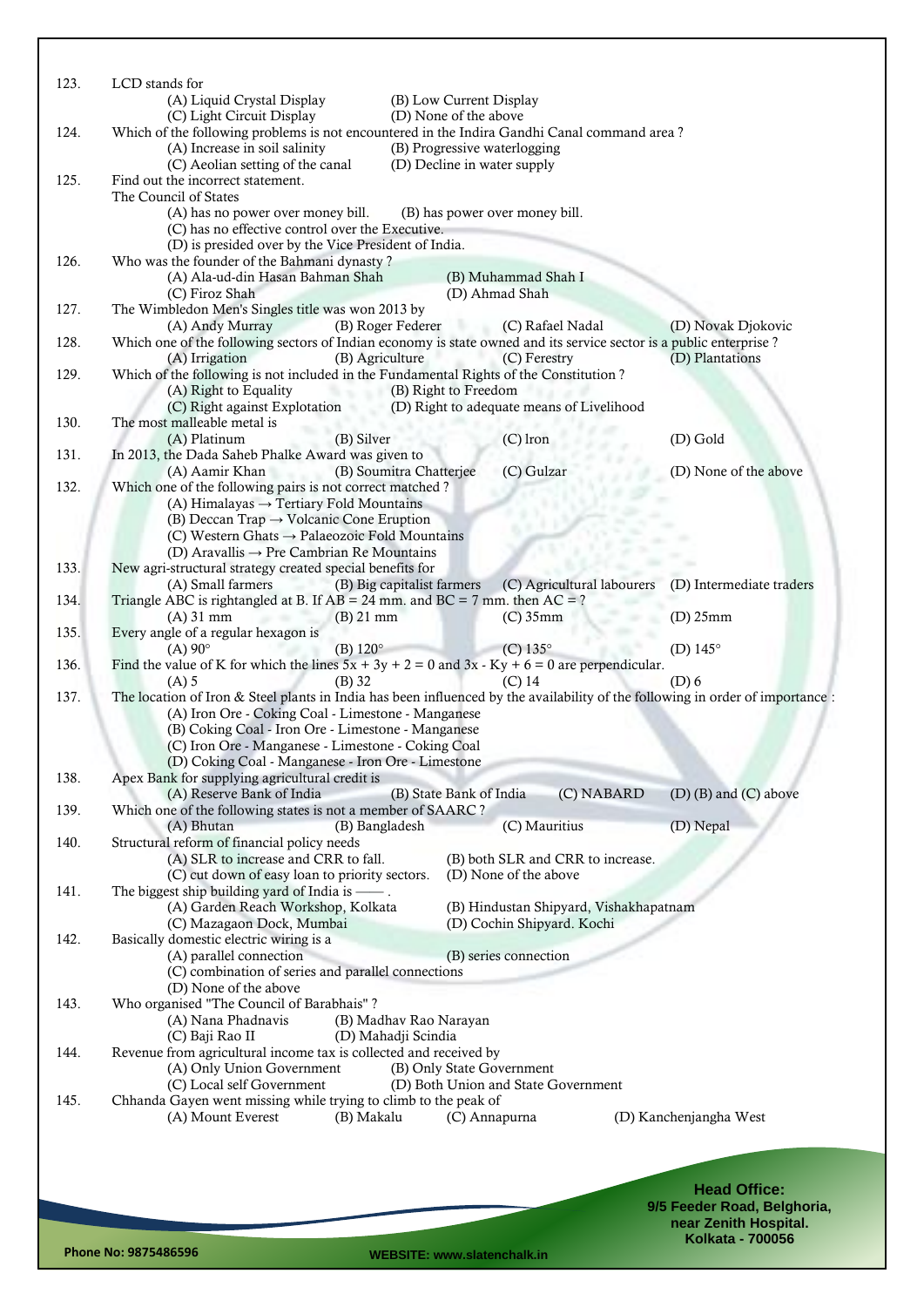| 146. | At which of the following places, the Pole Star appears at the highest angle in the sky?<br>(A) Sandakfu                                                                                                          | (B) Falut                                                                                                                          | (C) Darjeeling                                                                   | (D) Kalimpong          |
|------|-------------------------------------------------------------------------------------------------------------------------------------------------------------------------------------------------------------------|------------------------------------------------------------------------------------------------------------------------------------|----------------------------------------------------------------------------------|------------------------|
| 147. | Sufism reached India in the<br>(A) Eleventh century                                                                                                                                                               | (B) Twelfth century                                                                                                                | (C) Fourteenth century                                                           | (D) Thirteen century   |
| 148. | Major part of tax revenue in India comes from<br>(A) Direct taxes<br>(C) both Direct and Indirect taxes have equal share                                                                                          | (B) Indirect taxes                                                                                                                 |                                                                                  |                        |
| 149. | (D) None of the above<br>The heat required to raise the temperature of a body by 1K is called                                                                                                                     |                                                                                                                                    |                                                                                  |                        |
| 150. | (A) Specific heat<br>Which of the following is in the correct descending order of the districts of West Bengal in terms of area (2011)?<br>(A) Paschim Medinipur - Burdwan - Bankura                              | (B) Thermal capacity<br>(B) Paschim Medinipur - Burdwan - South 24 Parganas<br>(C) South 24 Parganas - Paschim Medinipur - Burdwan | (C) Water equivalent                                                             | (D) None of the above  |
|      | Abdel Fatah Al Sisi is the President of                                                                                                                                                                           | (D) South 24 Parganas - Paschim Medinipur - Bankura                                                                                |                                                                                  |                        |
| 151. | (A) Afghanistan                                                                                                                                                                                                   | (B) Arab Republic of Egypt                                                                                                         | (C) Libya                                                                        | (D) Iran               |
| 152. | In which year the second battle of Panipat was fought?                                                                                                                                                            |                                                                                                                                    | (C) 1757 AD                                                                      |                        |
| 153. | (A) 1605 AD<br>Term loan for expansion of industries in India is mainly provided by                                                                                                                               | (B) 1707 AD                                                                                                                        |                                                                                  | (D) 1556 AD            |
|      | (A) Commercial Banks                                                                                                                                                                                              | (B) Development Banks                                                                                                              | (C) Reserve Bank of India                                                        | (D) Co-operative Banks |
| 154. | Which of the following is in the correct descending order of the districts of West Bengal in terms of sex ratio (2011)?<br>(A) Darjeeling - Paschim Medinipur – Hooghly<br>(C) Darjeeling - Hooghly - Murshidabad |                                                                                                                                    | (B) Hooghly - Darjeeling - Murshidabad<br>(D) Hooghly - Murshidabad - Darjeeling |                        |
| 155. | The most abundant rare gas in the atmosphere is<br>(A) Helium                                                                                                                                                     | (B) Neon                                                                                                                           | (C) Argon                                                                        | (D) Xenon              |
| 156. | The last British Viceroy in India was                                                                                                                                                                             |                                                                                                                                    |                                                                                  |                        |
| 157. | (A) Lord Wavell<br>In a bloodless coup the Army recently took over power in                                                                                                                                       | (B) Lord Mountbatten                                                                                                               | (C) Lord Linlithgow                                                              | (D) Attlee             |
|      | (A) Indonesia                                                                                                                                                                                                     | (B) Malayasia                                                                                                                      | (C) Myanmar                                                                      | (D) Thailand           |
| 158. | Disinvestment policy implies<br>(A) dissolving the public sector units (PSU).<br>(C) increasing government share in the PSUs.<br>(D) None of the above.                                                           | (B) selling the equities of the PSUs to the open capital market                                                                    |                                                                                  |                        |
| 159. | Attitude of present industrial policy towards foreign direct investment is<br>(A) Total rejection of FD1<br>(C) Decrease in share of FDI                                                                          | (B) Increase in share of FD1<br>(D) None of the above                                                                              |                                                                                  |                        |
| 160. | The centre of Portuguese power in India was<br>(A) Cochin                                                                                                                                                         | (B) Calicut                                                                                                                        | (C) Bijapur                                                                      | (D) Goa                |
| 161. | Washing soda is the common name for                                                                                                                                                                               |                                                                                                                                    |                                                                                  |                        |
| 162. | (A) Sodium carbonate<br>Increasing female literacy is expected to affect the birth rate in this way.                                                                                                              | (B) Calcium carbonate                                                                                                              | (C) Sodium bicarbonate                                                           | (D) Sodium hydroxide   |
|      | (A) To increase                                                                                                                                                                                                   | (B) To decline                                                                                                                     | (C) To remain constant                                                           | (D) None of the above  |
| 163. | Who founded the Indian Reform Association in 1870?<br>(A) Ram Mohan Roy                                                                                                                                           | (B) Debendranath Tagore                                                                                                            |                                                                                  |                        |
|      | (C) Keshab Chandra Sen                                                                                                                                                                                            | (D) Iswar Chandra Vidyasagar                                                                                                       |                                                                                  |                        |
| 164. | Who was the Governor-General of India during the revolt of 1857?                                                                                                                                                  |                                                                                                                                    |                                                                                  |                        |
| 165. | (A) Canning<br>Flight MH 370 that went off the radar was scheduled to fly from Kualalampur to                                                                                                                     | (B) Dalhousie                                                                                                                      | $(C)$ Elgin                                                                      | (D) Ripon              |
|      | $(A)$ Beijing                                                                                                                                                                                                     | (B) Jakarta                                                                                                                        | (C) New Delhi                                                                    | (D) Perth              |
| 166. | Where did the Theosophical Society establish its headquarters in India?<br>(A) Adyar                                                                                                                              | (B) Belur                                                                                                                          |                                                                                  | (D) Vellore            |
| 167. | The half life period of an isotope is 2 hours. After 6 hours what fraction of the initial quantity of the isotope will be left behind?<br>$(A)$ 1/6                                                               | $(B)$ 1/3                                                                                                                          | (C) Avadi<br>$(C)$ 1/8                                                           | (D) $1/4$              |
| 168. | Alexander fought against Perus on the Banks of the river                                                                                                                                                          |                                                                                                                                    |                                                                                  |                        |
| 169. | $(A)$ Indus<br>Which one of the following newspapers/journals was from Maharashtra?                                                                                                                               | (B) Jhelum                                                                                                                         | (C) Ravi                                                                         | (D) lravati            |
|      | (A) Kranti                                                                                                                                                                                                        | (B) Atmasakti                                                                                                                      | (C) Sarathi                                                                      | (D) Sandhya            |
| 170. | Who founded the Asiatic Society?<br>(A) David Hare                                                                                                                                                                | (B) Alexander Duff                                                                                                                 | (C) H. V. Derozio                                                                | (D) William Jones      |
| 171. | Optical fiber works on the<br>(A) Principle of Refraction<br>(C) Scattering                                                                                                                                       | (B) Total Internal Reflection<br>(D) Reflection                                                                                    |                                                                                  |                        |
| 172. | Who became Viceroy of India after Lord Irwin?                                                                                                                                                                     |                                                                                                                                    |                                                                                  |                        |
|      | (A) Lord Wavell                                                                                                                                                                                                   | (B) Lord Reading                                                                                                                   | (C) Lord Willingdon                                                              | (D) Lord Linlithgow    |
|      |                                                                                                                                                                                                                   |                                                                                                                                    |                                                                                  |                        |
|      |                                                                                                                                                                                                                   |                                                                                                                                    |                                                                                  | $II \sim 1$ $OIII$     |

**Head Office: 9/5 Feeder Road, Belghoria, near Zenith Hospital. Kolkata - 700056**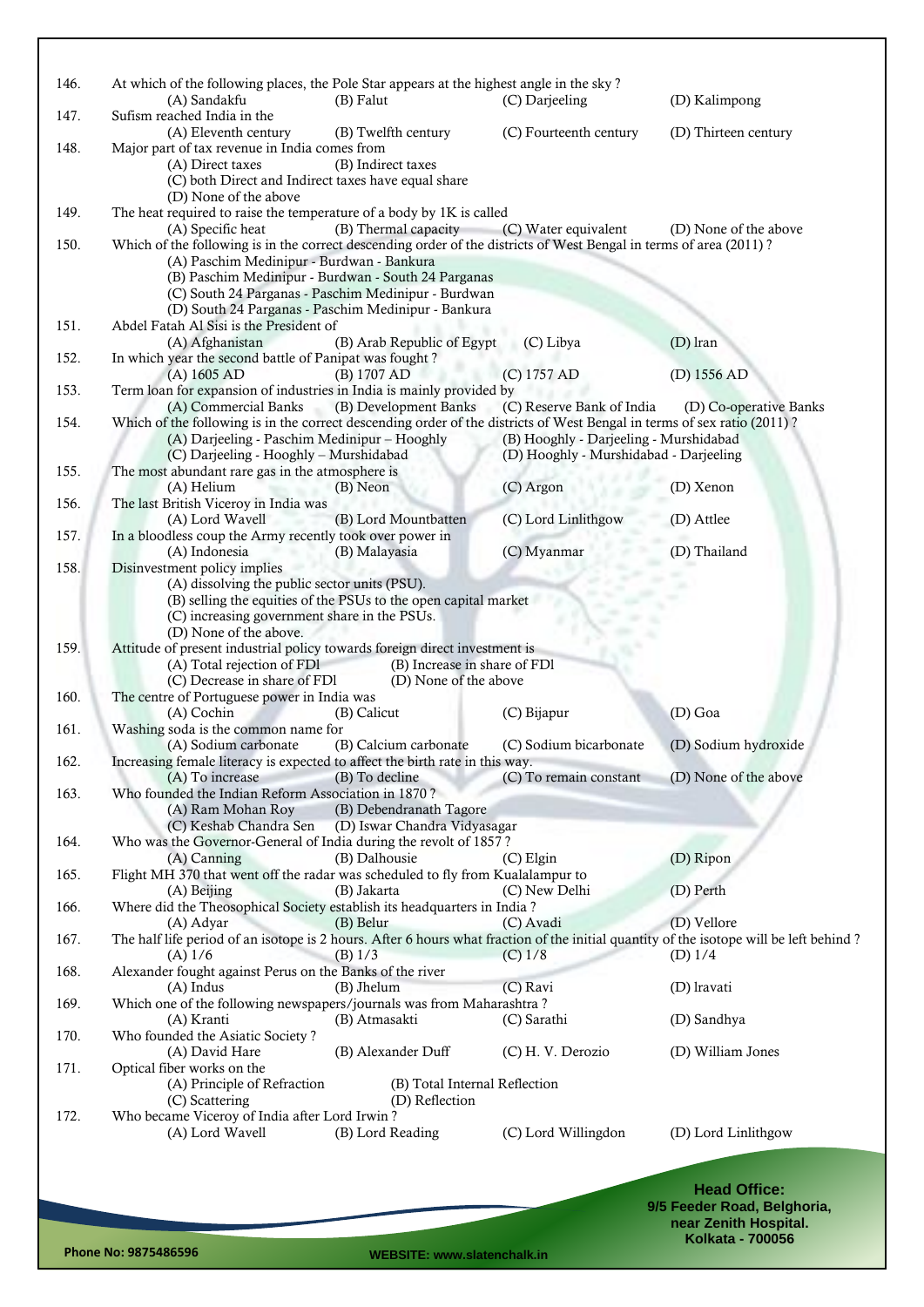| 173. | Oliver Stone is                                                                                                                     |                       |                                                            |                        |
|------|-------------------------------------------------------------------------------------------------------------------------------------|-----------------------|------------------------------------------------------------|------------------------|
|      | (A) An Oscar winning film-maker                                                                                                     |                       | (B) An actor<br>(D) A Novelist                             |                        |
| 174. | (C) A Lyricist<br>The number of electrons present in $H+$ is                                                                        |                       |                                                            |                        |
|      | (A) Zero                                                                                                                            | $(B)$ One             | $(C)$ Two                                                  | (D) Three              |
| 175. | Who elaborated the Drain of Wealth theory propounded by Dada Bhai Naorogi?<br>(A) M.G. Ranade                                       | $(B)$ R. G. Tilak     | (C) G.K. Gokhale                                           | (D) Feroz Shah Mehta   |
| 176. | Who is the author of 'Indica'?<br>(A) Herodotus                                                                                     | (B) Megastenes        | (C) Strabo                                                 | (D) Plutarch           |
| 177. | Who was the founder President of the Indian National Congress?                                                                      |                       |                                                            |                        |
| 178. | (A) W.C. Banerjee<br>Which one of the following is known as the 'Magna-Carta' of English Education in India?                        | (B) S.N. Banerjee     | (C) G.K. Gokhale                                           | $(D)$ A.O. Hume        |
|      | (A) Charter of Act of 1813                                                                                                          |                       | (B) Indian Education Commissiion's Report of 1882          |                        |
| 179. | (C) Indian Universities Act of 1904 (D) Educational Despatch of 1854<br>Which one of the following is a protein deficiency disease? |                       |                                                            |                        |
|      | (A) Pellagra                                                                                                                        | (B) Ricket            | (C) Kwashiorkor                                            | (D) Retinoblastoma     |
| 180. | Petro Poroshenko is the new President of                                                                                            |                       |                                                            |                        |
|      | (A) The Czech Republic                                                                                                              | (B) Georgia           | (C) Ukraine                                                | (D) Poland             |
| 181. | Who was the founder of the 'Delhi Sultanate'?<br>(A) Muhammad Ghori                                                                 | (B) Qutubuddin Aibak  | (C) lltutmish                                              | (D) Ghiyasuddin Balban |
| 182. | Who was the author of the book 'Eighteen Fifty Seven'?                                                                              |                       |                                                            |                        |
|      | (A) S. N. Sen                                                                                                                       | (B) R. C. Majumdar    | (C) Syed Ahmad Khan                                        | (D) R. C. Bhandarkar   |
| 183. | Which disease is caused by fungus?                                                                                                  | (B) Malaria           | (C) Dermatitis.                                            |                        |
| 184. | (A) Polio<br>Taxila was the famous site of                                                                                          |                       |                                                            | (D) Cholera            |
|      | (A) Early Vedic Age                                                                                                                 | (B) Gandhara Art      | (C) Gupta Art                                              | (D) Mauryan Art        |
| 185. | The I.N.A. under Subhas Chandra Bose surrendered to the British after the collapse of                                               |                       |                                                            |                        |
|      | (A) Germany                                                                                                                         | (B) Italy             | (D) After the cessation of World War II                    |                        |
| 186. | (C) Japan<br>The first National News Agency India was                                                                               |                       |                                                            |                        |
|      | (A) The Indian Review                                                                                                               |                       | (B) The Free Press of India                                |                        |
|      | (C) The Hindustan Review                                                                                                            |                       | (D) The Associated Press of India                          |                        |
| 187. | Lionel Messi, who plays for Barcelona, is a national of                                                                             |                       |                                                            |                        |
| 188. | (A) Argentina<br>Clove is obtained from                                                                                             | (B) Mexico            | (C) Brazil                                                 | (D) Uruguay            |
|      | (A) Root                                                                                                                            | (B) Stem              | $(C)$ Leaf                                                 | (D) Flower bud         |
| 189. | Who amongst the following communities opposed the llbert Bill vigorously?                                                           |                       |                                                            |                        |
| 190. | (A) The Hindus<br>Which one of the following was a mouth piece of the Liberals?                                                     | (B) The Muslims       | (C) Anglo Indian Community                                 | (D) AII of the above   |
|      | (A) Now India                                                                                                                       | (B) Leader            | (C) Young India                                            | (D) Free Press Journal |
| 191. | The Nobel Prize for Peace, 2013 was awarded to                                                                                      |                       |                                                            |                        |
|      | (A) Barack Obama                                                                                                                    | (B) Al Gore           |                                                            |                        |
|      | (C) The UN High Commission for Refugees<br>(D) Organisation for the Prohibition of Chemical Weapons                                 |                       |                                                            |                        |
| 192. | Which one of the following is not a true fruit?                                                                                     |                       |                                                            |                        |
|      | (A) Date                                                                                                                            | $(B)$ Plum            | (C) Apple                                                  | (D) Grape              |
| 193. | Where is the tomb of Jahangir situated?                                                                                             |                       |                                                            |                        |
| 194. | (A) Agra<br>In the Nehru Report Committee (1928) the Liberal Federation was represented by                                          | (B) Delhi             | (C) Lahore                                                 | (D) Srinagar           |
|      | (A) M. R. Jayakar                                                                                                                   | (B) Tej Bahadur Sapru | (C) V. S. Srinivasa Sastri                                 | (D) M. S. Aney         |
| 195. | AIDS is caused by                                                                                                                   |                       |                                                            |                        |
|      | (A) Bacteria                                                                                                                        | (B) Virus             | (C) Protozoa                                               | (D) Helminth           |
| 196. | Name the Maratha leader who put forward the ideal of founding Hindu Empire before the Marathas.<br>(A) Shivaji                      | (B) Balaji Viswanath  | (C) BajiRaol                                               | (D) BajiRaoll          |
| 197. | The immediate cause for the launching of Non Co-operation Movement was the                                                          |                       |                                                            |                        |
|      | (A) Khilafat Wrong / Movement                                                                                                       | (B) Rowlatt Act       |                                                            |                        |
|      | (C) Jallian Walla Bagh massacre                                                                                                     |                       | (D) Dissatisfaction with the Government of India Act, 1919 |                        |
| 198. | More than 300 school children died earlier this year in a Ferry disaster off the coast of<br>(A) China                              | (B) Japan             | (C) South Korea                                            | (D) North Korea        |
| 199. | Who among the following was not the active leader of the Brahmo Samaj?                                                              |                       |                                                            |                        |
|      | (A) Devendra Nath Tagore                                                                                                            |                       | (B) Keshab Chandra Sen                                     |                        |
|      | (C) Akshay Kumar Dutta                                                                                                              |                       | (D) Swami Vivekananda                                      |                        |
| 200. | Monocotyledonous plants show which of the following feature?<br>(A) Leaf shows reticulate venation                                  |                       | (B) Tap root system                                        |                        |
|      | (C) Flowers are trimerous                                                                                                           |                       | (D) Perennial growth                                       |                        |
|      |                                                                                                                                     |                       |                                                            |                        |
|      |                                                                                                                                     |                       |                                                            |                        |
|      |                                                                                                                                     |                       |                                                            |                        |
|      |                                                                                                                                     |                       |                                                            | <b>Head Office:</b>    |

**9/5 Feeder Road, Belghoria, near Zenith Hospital. Kolkata - 700056**